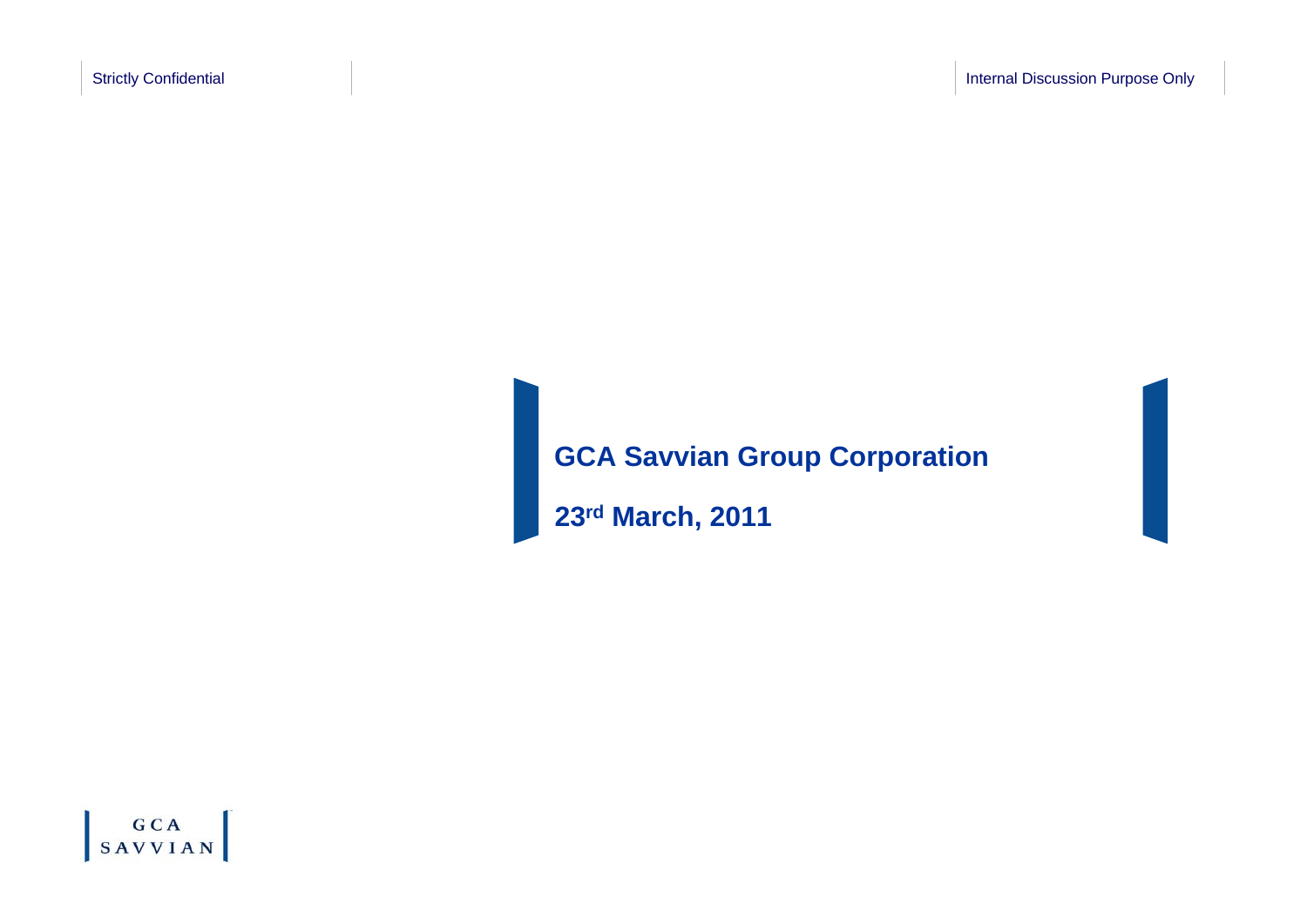**I. Overview of GCA Savvian**

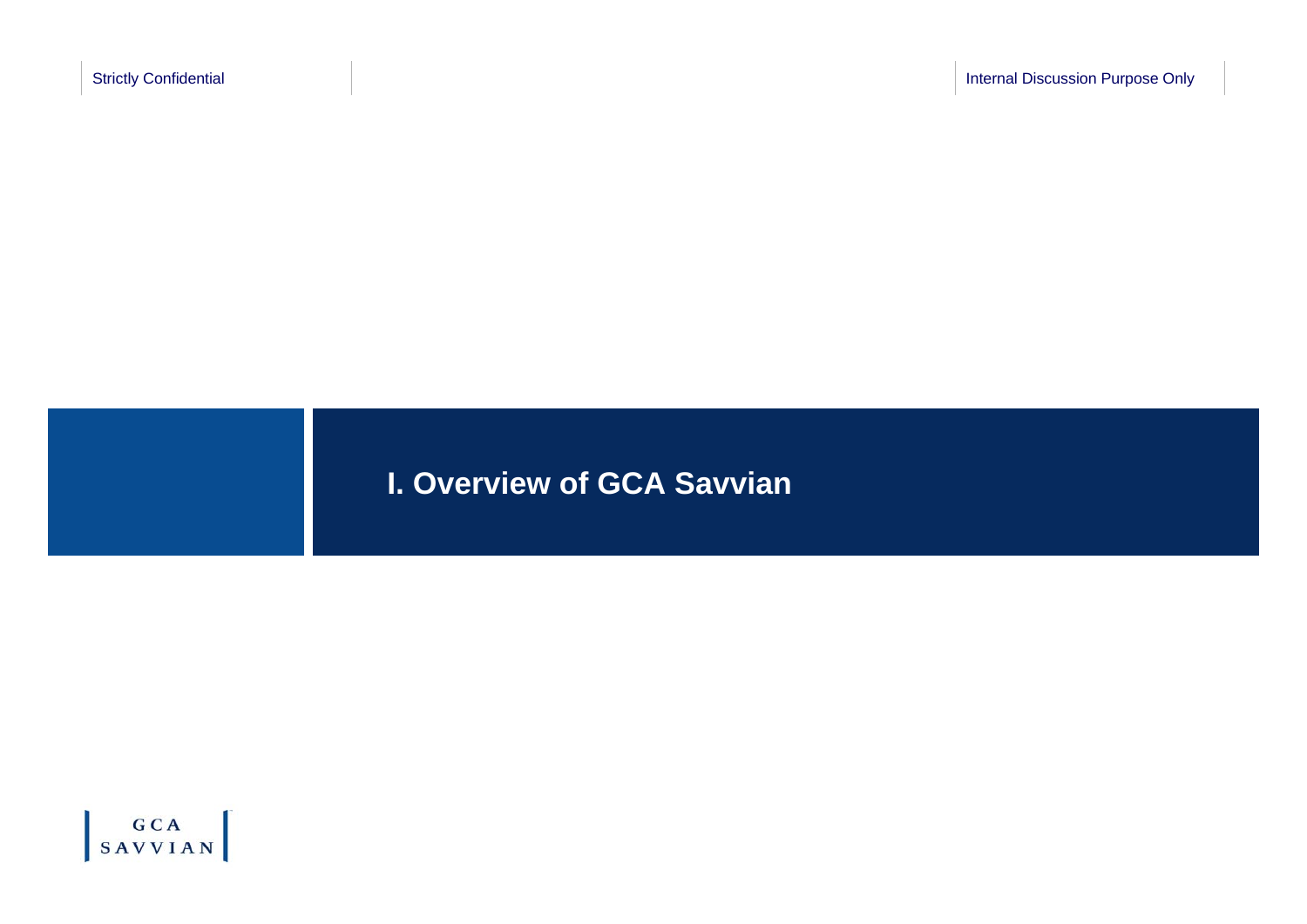$\begin{bmatrix} GCA \\ SAVVIAN \end{bmatrix}$ 

### **Overview of GCA Savvian Group Corporation**

| <b>Business Description of</b><br><b>GCA Savvian Group</b><br><b>Corporation</b><br><b>M&amp;A Advisory</b><br>Comprehensive M&A advisory<br>services including<br>sale/acquisition of shares, going- | Name:<br>Representative Directors :<br>Board of Directors:<br>Japan Representative :<br>Corporate Principle : | <b>GCA Savvian Group Corporation</b><br>Akihiro Watanabe, James B. Avery<br>Nobuo Sayama, Todd J. Carter, Geoffrey D. Baldwin, Hiroyasu Kato, Masatake Yone (External Director)<br>Shogo Nakamura (CEO of GCA Savvian Holdings and GCA Advisory)<br>"Trusted Advisor for Client's Best Interest" - committed to providing services for the best interest and<br>the satisfaction of the client as an exclusive independent M&A advisory firm. |                                                                                     |  |                                                                            |                                                                               |
|-------------------------------------------------------------------------------------------------------------------------------------------------------------------------------------------------------|---------------------------------------------------------------------------------------------------------------|-----------------------------------------------------------------------------------------------------------------------------------------------------------------------------------------------------------------------------------------------------------------------------------------------------------------------------------------------------------------------------------------------------------------------------------------------|-------------------------------------------------------------------------------------|--|----------------------------------------------------------------------------|-------------------------------------------------------------------------------|
| private, hostile takeover defense,<br>group reorganizations,<br>turnaround etc. for listed and<br>unlisted companies                                                                                  |                                                                                                               | Oct 2006: Listed on TSE Mothers Market<br><b>GCA Savvian Group</b><br>Mar 2008: Business merger with Savvian US (SEC code:2174)<br><b>Corporation</b><br>Professionals: 177 Employees: 221 (*)                                                                                                                                                                                                                                                |                                                                                     |  |                                                                            |                                                                               |
| <b>Due Diligence</b>                                                                                                                                                                                  |                                                                                                               |                                                                                                                                                                                                                                                                                                                                                                                                                                               |                                                                                     |  |                                                                            |                                                                               |
| Business, financial, tax due<br>diligence services for M&A                                                                                                                                            | <b>M&amp;A Advisory</b>                                                                                       |                                                                                                                                                                                                                                                                                                                                                                                                                                               | <b>Due Diligence</b>                                                                |  | <b>Mezzanine Financing</b>                                                 | <b>Research</b>                                                               |
| transactions                                                                                                                                                                                          | <b>M&amp;A Advisory Service</b>                                                                               |                                                                                                                                                                                                                                                                                                                                                                                                                                               | Accounting, Financial, Tax<br>M&A Due Diligence Service,<br>HR / Pension Consulting |  | Independent Mezzanine<br>Fund (total managing<br>capital 68.7 billion yen) | Provision of M&A data<br>compilation and analysis,<br>news and other industry |
| <b>Mezzanine Financing</b>                                                                                                                                                                            |                                                                                                               |                                                                                                                                                                                                                                                                                                                                                                                                                                               |                                                                                     |  |                                                                            | information                                                                   |
| Mezzanine financing through                                                                                                                                                                           | Location:                                                                                                     |                                                                                                                                                                                                                                                                                                                                                                                                                                               | Location: Japan (Tokyo)                                                             |  | Location: Japan (Tokyo)                                                    | Location: Japan (Tokyo)                                                       |
| mezzanine funds for M&A and<br>business restructuring                                                                                                                                                 | Japan (Tokyo),                                                                                                |                                                                                                                                                                                                                                                                                                                                                                                                                                               |                                                                                     |  |                                                                            |                                                                               |
| <b>Research</b>                                                                                                                                                                                       | US (San Francisco,<br>New York, Chicago,<br>Silicon Valley),                                                  |                                                                                                                                                                                                                                                                                                                                                                                                                                               |                                                                                     |  |                                                                            |                                                                               |
| Data compilation and analysis on<br>the M&A market                                                                                                                                                    | UK (London),<br>India (Mumbai)                                                                                |                                                                                                                                                                                                                                                                                                                                                                                                                                               |                                                                                     |  |                                                                            |                                                                               |

(\*) Number of employees as of May end 2010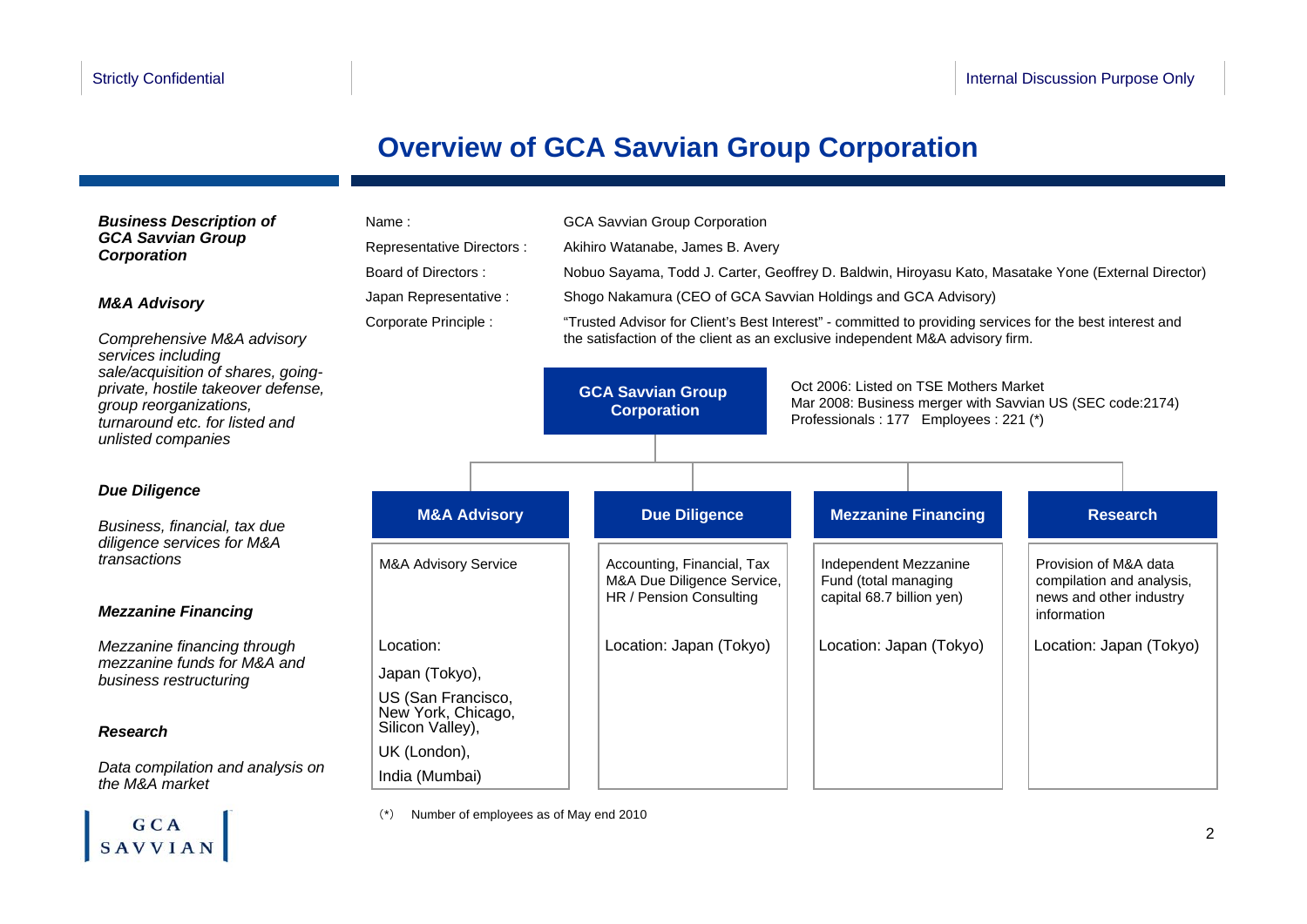### **Exclusive M&A Advisory Firm**

*GCA Savvian is the first fully independent M&A advisory firm in Japan, unaffiliated with any financial institutions or auditing, accounting or business firms.* 

*We do not engage in any equity investment, underwriting, equity analyst report issue, auditing, brokerage and intermediary businesses which may lead to conflict of interests.*

*M&A has significant impact on the success of our client*'*s business.*

*Being an exclusive and independent advisory firm allows us to take a "client-first*" *approach and provide services for the sole interest of the client.*

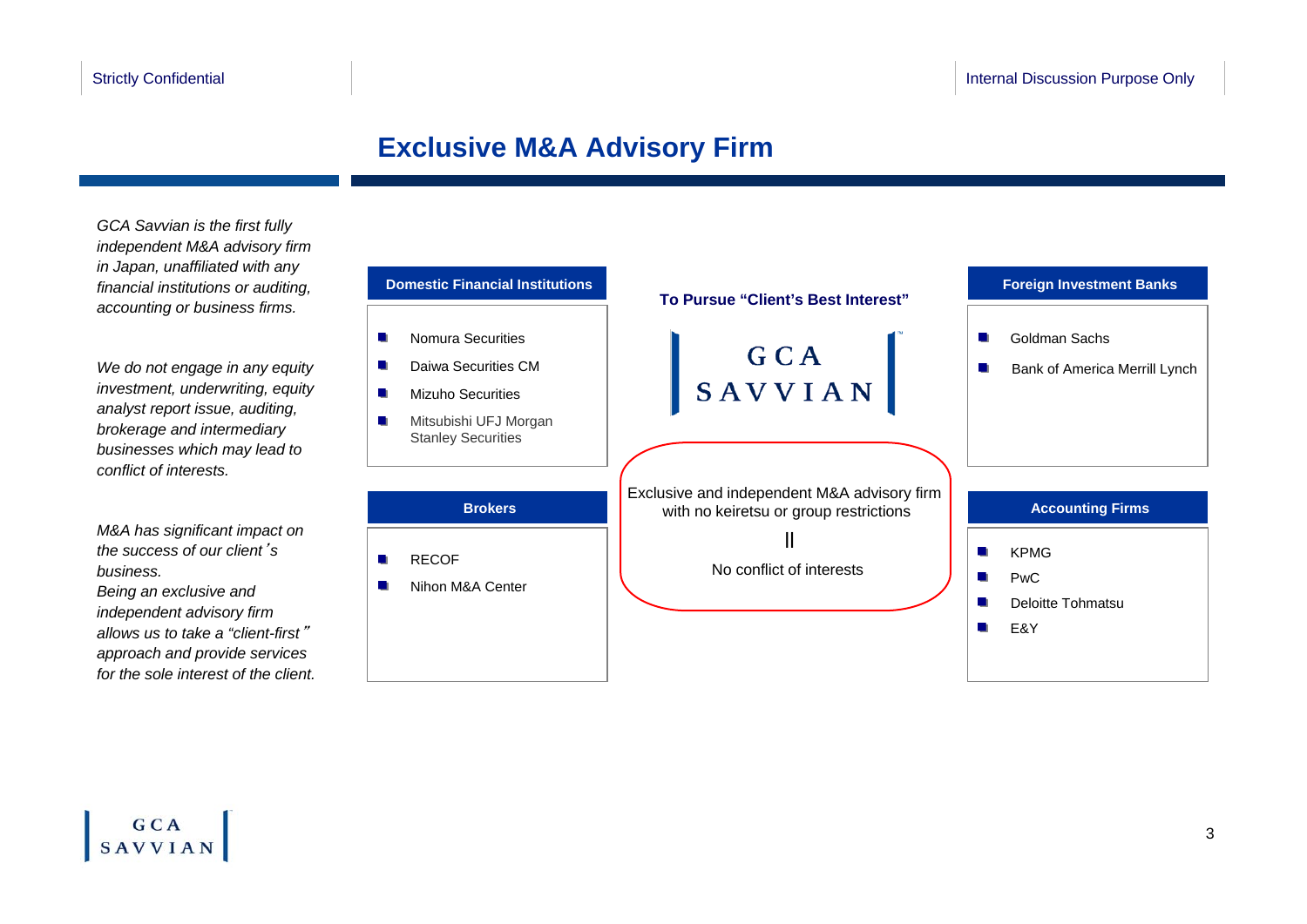### **Global Network**

*GCA Savvian has extensive capabilities to offer cross-border advise to clients, as demonstrated by our extensive global track record.* 

#### *Professionals by region:*

| $\blacksquare$ Tokyo     |    |
|--------------------------|----|
| ■ US                     | 63 |
| $\blacksquare$ London    | 6  |
| • India (liaison office) |    |
| $\blacksquare$ China     |    |

*GCA Savvian was ranked No.1 in the number of In-Out M&A deals for the first half year of 2009. (Source: Thompson Reuter)*

| <b>In-Out Financial Advisory</b> |                      |           |  |  |  |  |
|----------------------------------|----------------------|-----------|--|--|--|--|
|                                  | (by Number of Deals) |           |  |  |  |  |
| Rank                             | Name of              | Number of |  |  |  |  |
|                                  | Company              | Deals     |  |  |  |  |
| 1                                | <b>GCA Savvian</b>   | 12        |  |  |  |  |
|                                  | Bank of              |           |  |  |  |  |
| 2                                | America Merrill      | 11        |  |  |  |  |
|                                  | Lynch                |           |  |  |  |  |
| з                                | Anglo Chinese        | я         |  |  |  |  |

 $GCA$ **SAVVIAN** 



#### (\*) as of Oct end 2010

● indicates GCA Savvian Group offices ● indicates strategic alliance partner offices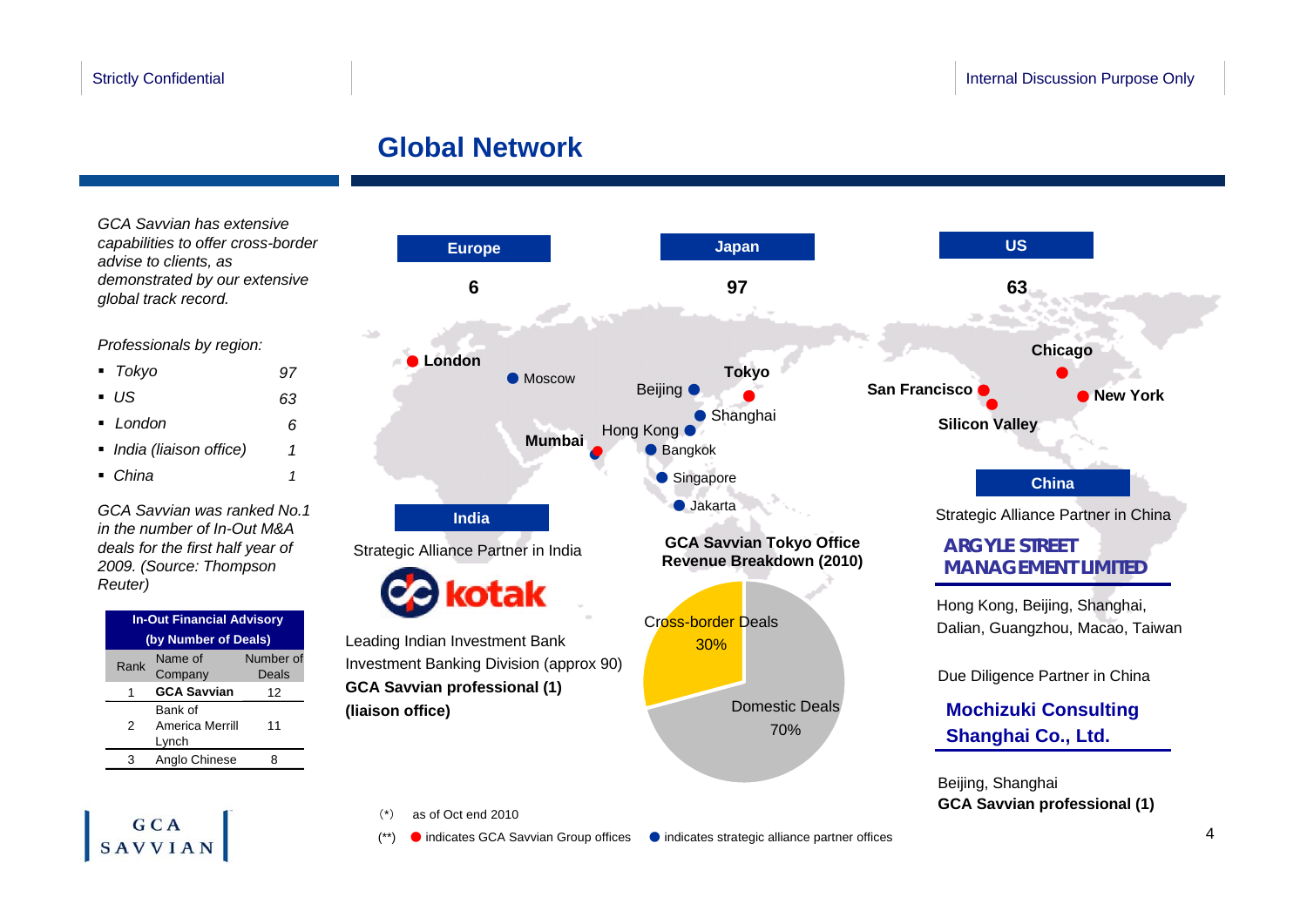### **Our Positioning – M&A Advisory Ranking in Japan**

*GCA Savvian is consistently ranked among top tier M&A advisors for deals related to Japanese companies.*

*GCA Savvian was named "M&A Advisor of the Year" in 2007 by Thompson Reuter.*

| 2010 Financial Advisory League Table : Number of Announced Transactions |                                                                            |    |           |  |  |  |  |  |  |
|-------------------------------------------------------------------------|----------------------------------------------------------------------------|----|-----------|--|--|--|--|--|--|
| Rank                                                                    | Jan 1, 2010 - Dec 31, 2010<br><b>Name</b><br>No of Deals<br>Value (MMUS\$) |    |           |  |  |  |  |  |  |
| 1                                                                       | Mizuho Financial Group                                                     | 59 | 554,153   |  |  |  |  |  |  |
| $\overline{2}$                                                          | Nomura Securities                                                          | 40 | 1,514,824 |  |  |  |  |  |  |
| 3                                                                       | Daiw a Securities Group                                                    | 28 | 509,447   |  |  |  |  |  |  |
| 4                                                                       | Sumitomo Mitsui Financial Group                                            | 22 | 216,597   |  |  |  |  |  |  |
| 5                                                                       | Mitsubishi UFJ Morgan Stanley Securities                                   | 21 | 1,302,741 |  |  |  |  |  |  |
| 6                                                                       | <b>GCA Savvian Group</b>                                                   | 20 | 152,840   |  |  |  |  |  |  |
| $\overline{7}$                                                          | <b>KPMG</b>                                                                | 16 | 122,007   |  |  |  |  |  |  |
| 8                                                                       | Morgan Stanley                                                             | 13 | 1,014,415 |  |  |  |  |  |  |
| 9                                                                       | <b>Goldman Sachs</b>                                                       | 13 | 715,377   |  |  |  |  |  |  |
| 10                                                                      | Mitsubishi UFJ Financial Group                                             | 12 | 341,664   |  |  |  |  |  |  |
| 10                                                                      | Pricew aterhouseCoopers                                                    | 12 | 96,301    |  |  |  |  |  |  |
| 12                                                                      | Deloitte Touche Tohmatsu                                                   | 11 | 38,474    |  |  |  |  |  |  |
| 13                                                                      | Deutsche Bank                                                              | 10 | 80,134    |  |  |  |  |  |  |
| 14                                                                      | Citigroup                                                                  | 9  | 390,067   |  |  |  |  |  |  |
| 14                                                                      | <b>Plutus Consulting</b>                                                   | 9  | 23,442    |  |  |  |  |  |  |
|                                                                         |                                                                            |    |           |  |  |  |  |  |  |

(Source) FACTSET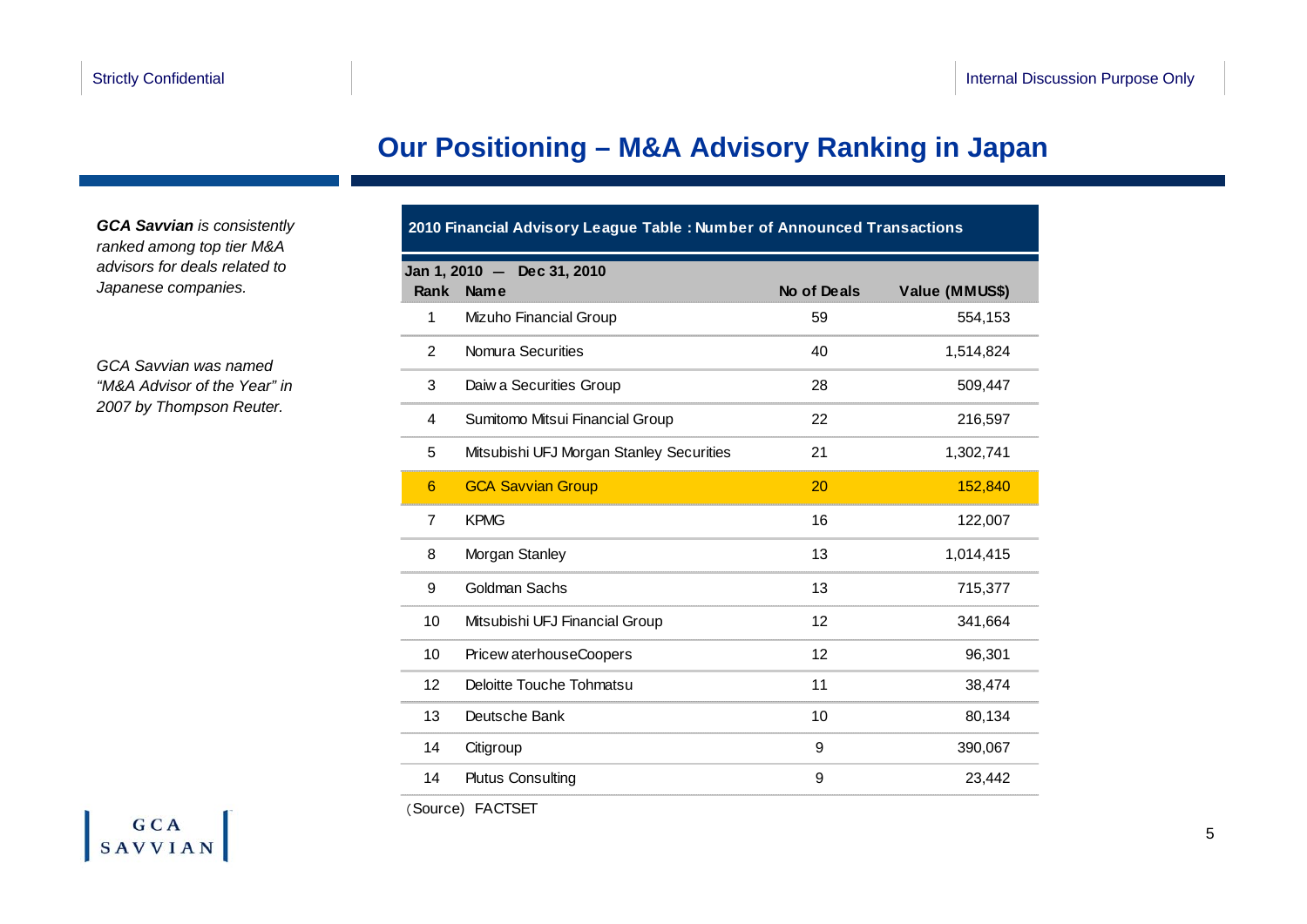### **Landmark Transactions**

*GCA Savvian's Landmark Transactions*

| Acquisition by DeNA Co., Ltd.<br>of ngmoco, Inc.                                                                                                                                                    | Cross-border / Out-In transaction / North America                                                                                                                                                                                                                                                                                                                                                                                                                                                                                                                                                                | Tender offer to SANYO Electric<br>by Panasonic Corporation                                                                                                    | Industry consolidation                                                                                                                                                                                                                                                                                                                                                                                                                                                                                                                                                                                              |
|-----------------------------------------------------------------------------------------------------------------------------------------------------------------------------------------------------|------------------------------------------------------------------------------------------------------------------------------------------------------------------------------------------------------------------------------------------------------------------------------------------------------------------------------------------------------------------------------------------------------------------------------------------------------------------------------------------------------------------------------------------------------------------------------------------------------------------|---------------------------------------------------------------------------------------------------------------------------------------------------------------|---------------------------------------------------------------------------------------------------------------------------------------------------------------------------------------------------------------------------------------------------------------------------------------------------------------------------------------------------------------------------------------------------------------------------------------------------------------------------------------------------------------------------------------------------------------------------------------------------------------------|
| <b>DeNA</b><br>ngmoco:)<br>Advisors to DeNA<br>October 2010 (pending)                                                                                                                               | October 2010 - DeNA acquired US ngmoco, a maker of social game applications for<br>smartphones. The acquisition allows DeNA to expand and strengthen its social<br>gaming platforms in the US / European smartphone markets. Total acquisition price<br>is up to USD 400 million, including earnouts of up to USD 100 million. This deals<br>marks the full-fledged triangular merger by a Japanese corporation involving<br>considerations that combine the acquisition of foreign shares, new warrants and<br>cash.                                                                                            | SANYO<br><b>Panasonic</b><br>deas for life<br>Advisor to Sanyo Electric<br>Dec 2008                                                                           | December 2008 - A capital /business alliance was formed between Panasonic and<br>Sanyo Electric, with Panasonic acquiring majority rights of Sanyo for 567 billion yen.<br>Combined group sales total over 11 trillion yen creating the largest electronics<br>manufacturer surpassing industry leader Hitachi. Panasonic obtained the world's No 1<br>lithium-ion battery business, No 7 solar battery business and strengthened its<br>environmental energy business. This is the first full-fledged M&A transaction between<br>major electronics companies in Japan in over 60 years.                            |
| Acquisition by On Semiconducter<br>of Sanyo Semiconductor<br>ON Semiconductor <sup>*</sup> UK<br><b>SANYO</b><br>Advisors to On Semiconductor<br><b>July 2010</b>                                   | Cross-border / Out-In transaction / North America<br>July 2010 - US On Semiconductor acquired 100% shares of Sanyo Semiconductor.<br>a subsidiary of Sanyo Electric, for approx. 33 billion yen. This deal marked the first<br>full-fledged cross-border transaction in the semiconductor industry between US and<br>Japan. On Semiconductor, who operates mainly in US and Europe, will make a full-<br>scale entry into the Japanese semiconductor and electronic equipments market by<br>utilizing Sanyo Semiconductor's analog IC and discrete products as well as its<br>strong Asian pipelines.            | Business integration through<br>establishment of joint holding<br><b>KENWOOD</b><br>Listen to the Future<br>Nictor JVC<br>Advisor to Kenwood Corp<br>Oct 2008 | <b>Business integration</b><br>October 2008 - JVC and Kenwood consolidated their businesses by establishing a<br>joint holding company, JVC Kenwood Holdings, through equity transfer of 2 to 1.<br>Chairman of Kenwood Haruo Kawahara assumed Chairman & CEO and President of<br>JVC Kunihiko Sato of JVC assumed President. Aggregate sales are 820 billion yen.<br>The new company aims to become the world leader in specialized AV business with a<br>focus on car electronics, home & mobile, industrial electronics and entertainment.                                                                       |
| Sale of Nikkyo Create shares by<br>Hitachi to Nissin Healthcare Food<br>Service<br>HITACHI<br><b>TH清选亲食品</b><br>Advisor to Hitachi<br>March 2010                                                    | Sale of subsidiary<br>June 2010 - Hitachi Ltd., as part of its reorganization strategy, sold its food<br>servicing subsidiary, Nikkyo Create, to Nissin Healthcare Food Service, the No.1<br>food servicing company in Japan. The assets of the food servicing division (Nikkyo<br>Create) was transferred to the SPC and 90% of the SPC shares were acquired by<br>Nissin. Hitachi group will continue to retain 10% shares as its largest client.                                                                                                                                                              | Acquisition by Japan Tobacco Inc<br>of Katokichi Co., Ltd.<br>●● ##と解食へのこだわり<br>Advisor to Japan Tobacco<br>Jun 2008                                          | New business entry<br>April 2008 - Japan Tobacco acquired Katokichi undergoing corporate rehabilitation<br>through TOB. JT increased its stake of Katokichi from 5.09% to 93.88% to make it its<br>wholly-owned subsidiary. Katokichi had faced difficulties after improper accounting<br>practices were revealed and a JT representative had been sent to lead its<br>restructuring efforts. After the acquisition, Katokichi will rebuild itself as a global food<br>manufacturer after its non-core businesses such as restaurant chains etc is spun off<br>and its domestic business operations are stabilized. |
| <b>Advised Quantum Entertainment</b><br>on the tender offer of Yoshimoto<br>Kogyo for going private.<br>古本国黑株式会社<br>售<br><b>TOSHIMOTO KOGYO</b><br>Advisor to Quantum<br>Entertainment<br>Sept 2009 | Going-private by TOB<br>Sept 2009 - Going-private by tendering Yoshimoto Kogyo shares by Quantum<br>Entertainment. Delisting was completed in Feb 2010 after successfully collecting<br>investments of 19 billion yen in total from key broadcasting stations in Tokyo,<br>Dentsu, Softbank, Yahoo Japan and other major clients of Yoshimoto. In March<br>2010, third party shares were allotted to key broadcasting station in Kansai, major<br>film studios, financial institutions and other close clients of Yoshimoto (total of<br>approx 6 billion yen).                                                  | Nikko Cordial Corp's sale of<br>shares to Citigroup, Inc.<br>◎ 日興コーディアルグループ<br>$\widehat{\text{cft}}$<br>Advisor to Nikko Cordial Corp<br>Oct 2007            | Cross-border / Out-In transaction / North America<br>January 2008 - Citigroup Japan Holdings, a 100% Japanese holding company of<br>Citigroup acquired the remaining shares of Nikko Cordial Group (then owning 68%)<br>through equity transfer of Citigroup's common shares. This transaction marks the first<br>non-Japanese company to use the revised merger laws of Japan after its relaxation<br>(the approval of triangular mergers etc.) in May 2007. Total acquisition cost was<br>1,500 billion yen.                                                                                                      |
| Acquisition by INAX of Ideal<br>Standard International Holding<br>Asia Pacific division<br><b>FINAX</b> deal<br>Advisor to INAX<br>May 2009                                                         | Cross-border / In-Out transaction / Asia<br>July 2009 - Acquisition by INAX, whose major corporate goal was to increase<br>overseas sales, of Ideal Standard International Holding SARL's Asia business,<br>which is recognized for its "American Standard" brand. Target businesses mainly<br>include those in China, Thailand and Korea. The business has major shares in all<br>Asian countries. The acquisition provided INAX with new distribution routes in 6<br>countries including Thailand, Indonesia, Philippines, Singapore, India and Australia.                                                     | Hankyu Holdings' merger with<br>Hanshin Electric Railway<br><b>Hankvu</b><br>Advisor to Hankyu HD<br>Jun 2006                                                 | Advice regarding hostile takeovers / Industry consolidation<br>October 2006 - Hankyu Holdings acquired Hanshin Electric Railway through a share<br>swap. Prior to this, Hankyu Holdings tendered shares of Hankyu Electric Railway for<br>930 yen per share. The companies will consolidate its management resources to<br>operate its railway, real estate and other businesses while maintaining both brand<br>names. This integration marks the first industry consolidation by major railway entities<br>after WWII, creating the third largest railway operator in Japan.                                      |
| Acquisition by Itochu Corp of 28%<br>shares in Shanshan group<br>(China)<br><b><i><i><u>Province</u></i></i></b><br>Vasiers<br>川 杉杉集団<br>Advisor to Itochu Corp<br>Feb 2009                         | Cross-border / In-Out transaction / China<br>Feb 2009 - Itochu Corp and Itochu (China) Holding Co Ltd. acquired 28% stake in a<br>major Chinese corporation, the Shanshan Group. The Group is one of the largest<br>growing conglomerates in China which first started in the textile business and later<br>expanded into raw materials, energy, electronic parts, foods, financial services and<br>real estate. Itochu will directly participate in the management of the Shanshan<br>Group and start by strengthening ties in its brand apparel and textile business and<br>gradually expand into other areas. | Harbor Holdings Alpha's MBO<br>and delisting of World Co Ltd<br><b>EWORLD</b><br>Advisor to Harbor Holdings Alpha<br><b>July 2005</b>                         | <b>MBO</b><br>July 2005 - Mr. Shuzo Terai, President of World Co Ltd delisted the company through<br>TOB by his private company, Harbor Holding Alpha. This became the largest genuine<br>MBO transaction to date by management (and employees) taking over 100% of the<br>shares, thereby distinguishing itself from other PE fund-initiated MBO deals.<br>Acquisition price totaled approximately 208 billion yen. It will accelerate its store<br>development and investments strategies to increase corporate value in the mid-to-<br>long term.                                                                |

SAVVIAN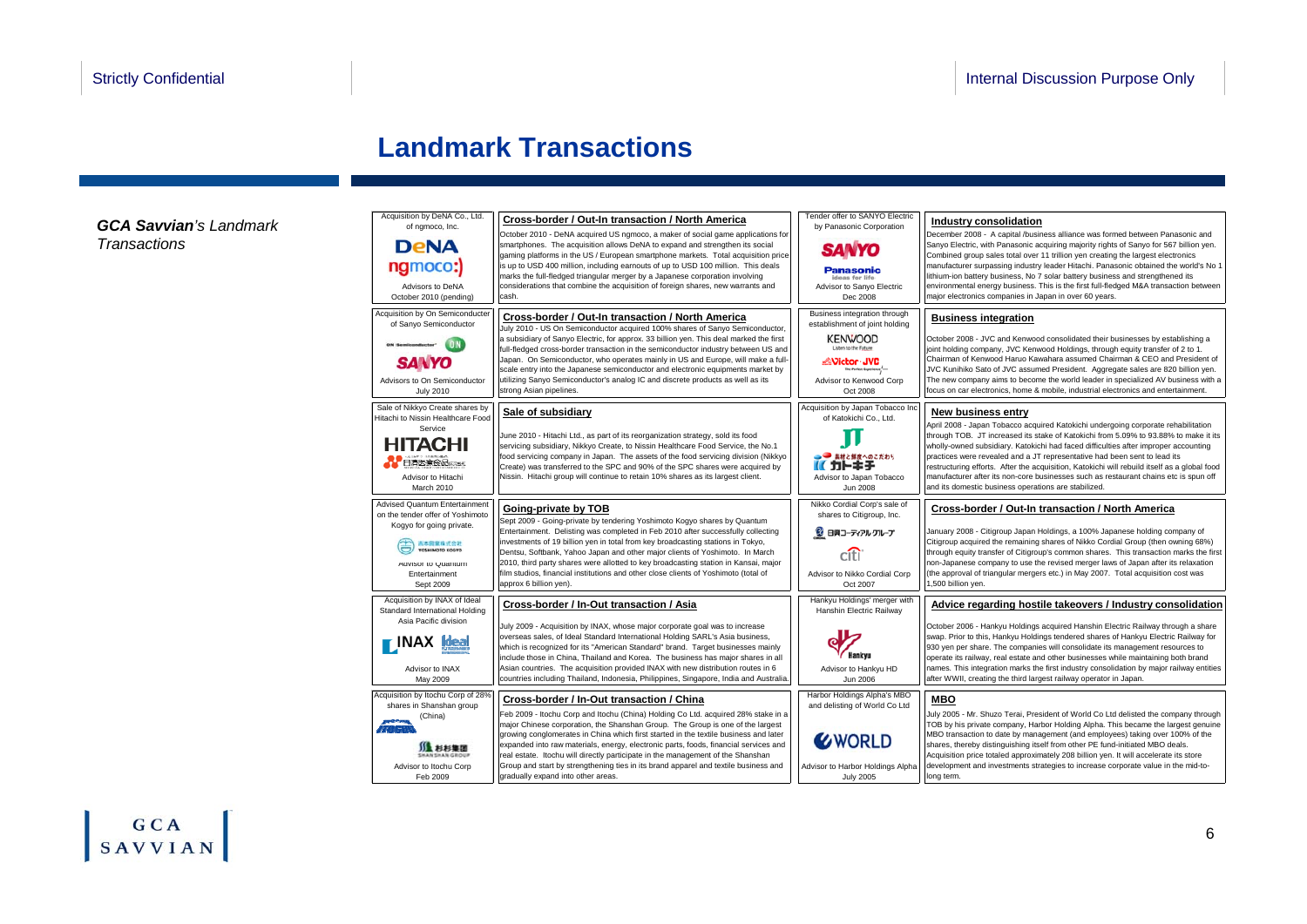### **Deals List (cont.) – Cross-border**

*Cross-border transactions advised by GCA Savvian*

|                                                                                                                 | <b>Cross-border transactions</b>                                                                            |                                                                                                         |                                                                                                         |                                                                                                     |                                                                                           |  |
|-----------------------------------------------------------------------------------------------------------------|-------------------------------------------------------------------------------------------------------------|---------------------------------------------------------------------------------------------------------|---------------------------------------------------------------------------------------------------------|-----------------------------------------------------------------------------------------------------|-------------------------------------------------------------------------------------------|--|
| Acquisition by Olympus of<br>OP-1 assets for use in<br>orthopedic bone applications<br>from Stryker Corporation | JV establishment btw Nippon<br>Light Metal, Marubeni-Itochu<br>Steel and Jin Material Science<br>Technology | Acquisition by Kikkoman of<br>Yamakawa Trading Co (Pte)<br>Ltd and Yamakawa (H K) Ltd                   | Acquisition by DeNA Co Ltd<br>of US ngmoco, Inc                                                         | Acquisition by Topcon of<br><b>OptiMedica Corporation's</b><br>laser coaqulation device<br>business | Acquisition by Hitachi Metals<br>of Advanced Energy Mass<br>Flow Controller Division      |  |
| <b>OLYMPUS</b>                                                                                                  | $\sum_{H \in JIN}$<br>日金日日                                                                                  | kikkoman                                                                                                | <b>DeNA</b>                                                                                             | <del>#</del> TOPCON                                                                                 | 日立金属                                                                                      |  |
| <b>stryker</b> *                                                                                                | 伊藤忠丸紅鉄鋼株式会社<br>Marubeni-Itocho Steel Inc.                                                                   |                                                                                                         | ngmoco:)                                                                                                | OPTIMEDICA <sup>(</sup> )                                                                           | $\Delta E$ ADVANCED                                                                       |  |
| Advisor to Olympus<br>Dec 2010                                                                                  | Advisor to Nippon Light Metal<br>Nov 2010                                                                   | Advisor to Kikkoman<br>Oct 2010                                                                         | Advisor to DeNA<br>Oct 2010                                                                             | Advisor to Topcon<br>August 2010                                                                    | Advisors to Advanced Energy<br><b>July 2010</b>                                           |  |
| Acquisition by On<br>Semiconductor of Sanvo<br>Semiconductor<br>0N<br><b>ON Semiconductor®</b>                  | Strategic investment in<br>Konarka Technologies by<br>Konica Minolta Holdings                               | Acquisition by Dentsu of<br>Innovation Interactive LLC<br>dentsu                                        | Purchase of Next Generation<br>Packet Core Network<br>Component Assets from<br>Nortel Networks group by | Acquisition by Topcon of<br>Aceris 3D Inspection's<br>inspection equipment<br>business              | Acquisition by INAX of Ideal<br>Standard International<br>Holding's Asia Pacific Division |  |
| <b>SANYO</b>                                                                                                    | KONICA MINOLTA                                                                                              | <b>InnovationINTERACTIVE</b>                                                                            | <b>HITACHI</b><br><b>NORTEL</b>                                                                         | <b>#TOPCON</b>                                                                                      | <b>TINAX</b><br><b>Ideal</b>                                                              |  |
| Advisors to On Semiconductor<br><b>July 2010</b>                                                                | Advisor to Konica Minolta<br>Mar 2010                                                                       | Advisor to Interactive<br>Jan 2010                                                                      | Advisor to Hitachi<br>Dec. 2009                                                                         | Advisor to Topcon<br>Oct 2009                                                                       | Advisor to INAX<br>May 2009                                                               |  |
| <b>Acquisition by Sekisui</b><br>Chemical of Celanese PVA<br><b>Resin Division</b>                              | <b>Acquisition by Sekisui</b><br>Chemical of American<br>Diagnostica Inc                                    | Acquisition by Itochu Corp of<br>28% shares in Shanshan<br>group (China)                                | Sale by IAC of Jupiter Shop<br>Channel Co Ltd to Sumitomo<br>Corporation                                | Teijin Limited's strategic IP<br>License Agreement with<br>Aquarius Technologies Inc                | JV establishment between Fuji<br><b>Electric and Schneider</b><br>Electric                |  |
| <b>SEKISUI</b><br>Advisor to Sekisui Chemical<br>Apr 2009                                                       | <b>SEKISUI</b><br>Advisor to Sekisui Chemical<br>Mar 2009                                                   | 554 おお集団<br>$H \models$<br>Advisor to Itochu Corp<br>Feb 2009                                           | $\rm{AC}$<br>Sumitomo Corporation<br>Advisor to IAC<br>Dec, 2008                                        | TEIJIN<br><b>AQUARIUS</b><br>Advisor to Teijin<br>Oct 2008                                          | e-Front runners<br><b>Schneider</b><br>Advisor to Fuji Electric<br>Oct 2008               |  |
| Acquisition by Ricoh<br>Company Ltd of IKON Office<br>Solutions                                                 | Acquisition by Advantest of<br>Credence Systems GmbH                                                        | Acquisition by Sekisui<br>Chemical of US XenoTech,<br><b>LLC</b>                                        | Acquisition by Mitsui Chemical<br>of US SDC Technologies                                                | Acquisition by IHI of Dutch<br>Hauzer Techno Coating BV                                             | Sale by Eternal Enterprises of<br>Folli Follie Japan shares to<br>Folli Follie SA         |  |
| <b>RICOH</b><br><b>IKON</b>                                                                                     | <b>ADVANTEST.</b><br>credence                                                                               | <b>SEKISUI</b><br><b>XXENOTECH</b>                                                                      | <b>SDC</b><br><b>Albert Chamiral</b>                                                                    | <b>Hauzer</b> Techno Coating                                                                        |                                                                                           |  |
| Advisor to Ricoh<br>Oct 2008                                                                                    | Advisor to Advantest<br>Aug 2008                                                                            | Advisor to Sekisui Chemical<br>Aug 2008                                                                 | Advisor to Mitsui Chemical<br><b>Jun 2008</b>                                                           | Advisor to IHI<br>Feb 2008                                                                          | Advisor to Eternal Enterprises<br>Jan 2008                                                |  |
| Acquisition by Sumitomo<br>Heavy Industries of a German<br>and US Company                                       | Sale by Itochu Corp of Tommy<br>Hilfiger Japan shares                                                       | 100% subsidiarization of<br>Nikko Cordial Group by US<br>Citigroup through triangular<br>share transfer | Acquisition by Itochu Corp of<br>US Solar Depot, Inc.                                                   | JV between Ricoh and US<br><b>IBM</b><br>RICOH                                                      | JV between Kato Works and<br>RIGO of Italy<br><b>KATO</b>                                 |  |
| 任友 降浅球<br><b>REGISTRATION ARE CALLS</b><br>Advisor to                                                           | <i><b>MOGHN</b></i><br><b>TOMMY IN HILFIGER</b>                                                             | ◎ 日興コーディアル グループ<br>citi<br>Advisor to Nikko Cordial                                                     | 77/IHAN<br><b>SOLAR DEPOT</b>                                                                           |                                                                                                     | RIGO                                                                                      |  |
| Sumitomo Heavy Industries<br>Jan 2008                                                                           | Advisor to Itochu Corp<br>Jan 2008                                                                          | Group<br>Oct 2007                                                                                       | Advisor to Itochu Corp<br>Jun 2007                                                                      | Advisor to Ricoh<br><b>June 2007</b>                                                                | Advisor to Kato Works<br>May 2007                                                         |  |

GCA **SAVVIAN**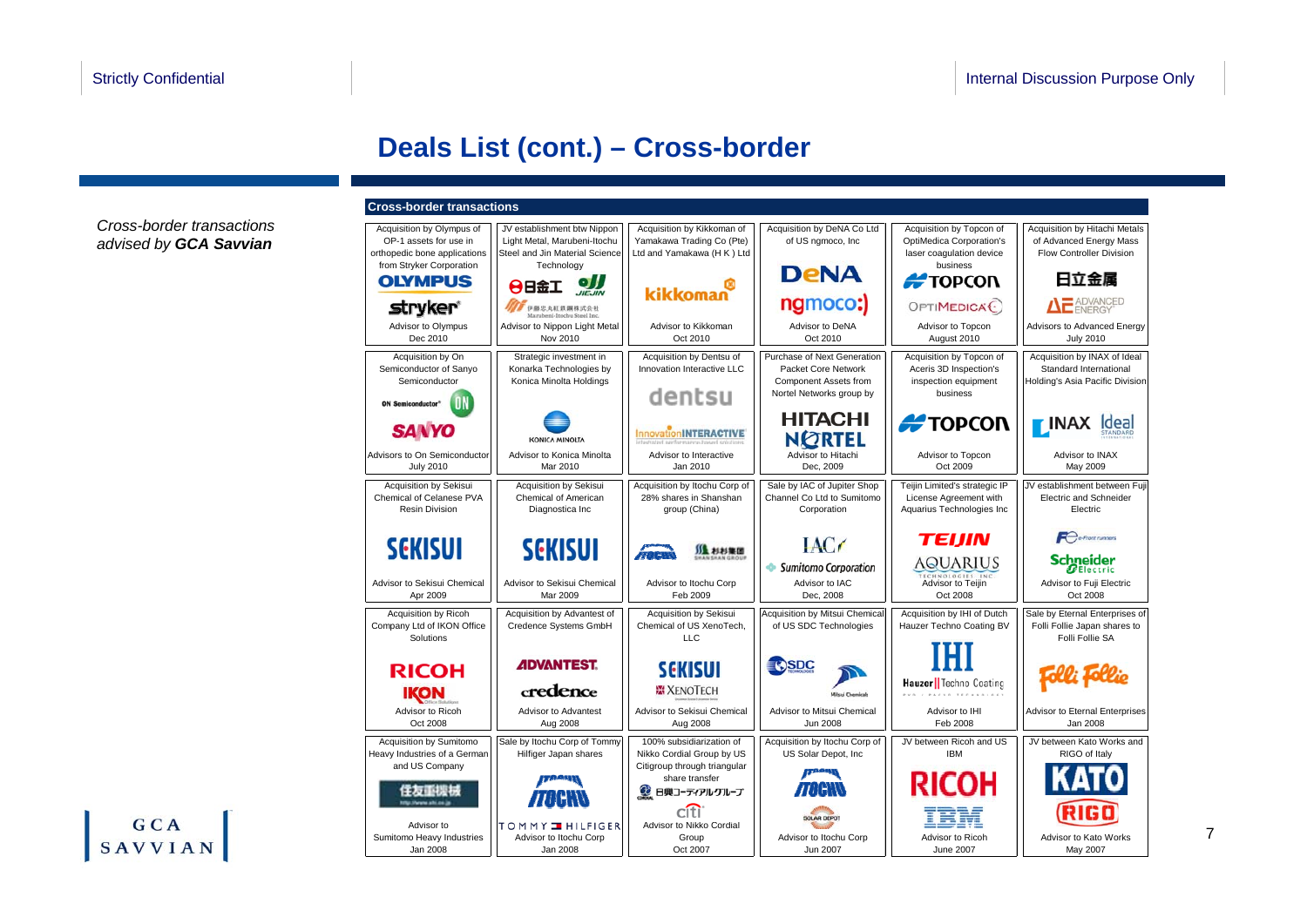### **Deals List (cont.) – Turnaround, 100% Subsidiarization, MBO**

*Turnover transactions advised by GCA Savvian*

*Transactions related to 100% subsidiarization / delisting advised by GCA Savvian*

*MBO transactions advised by GCA Savvian*

| <b>Turnaround transactions</b>                                                 |                                                                        |                                                                                |                                                                                        |                                                                                                                           |                                                                          |
|--------------------------------------------------------------------------------|------------------------------------------------------------------------|--------------------------------------------------------------------------------|----------------------------------------------------------------------------------------|---------------------------------------------------------------------------------------------------------------------------|--------------------------------------------------------------------------|
| Sale of IC Card Co Ltd to<br>Dogan Investments Inc.                            | Sale of Sansei to<br>Yodogawa Hu-Tech                                  | Sale of BOBSON Corp's<br>business to Milestone<br><b>Turnaround Management</b> | Advice to Apamanshop<br>Network on its business plan                                   | <b>ASAYA Holdings Co's</b><br>acquisition of<br><b>ASAYA Corporation</b>                                                  | Sale of Tac Kasei group<br>business to Oji Paper                         |
| ®アイ・シー・カード                                                                     | 淀川ヒューテック株式会社<br>Yodogawa Hu-Tech                                       | <b>BOBSON.</b><br>Advisor to BOBSON                                            | Advisor to Apamanshop                                                                  |                                                                                                                           | PAPER                                                                    |
| Advisor to IC Card<br>Nov 2010                                                 | Advisor to Sansei<br>Jul 2010                                          | Corporation<br>Nov 2009                                                        | Network<br>Nov 2009                                                                    | Advisor to ASAYA Corporation<br>Oct 2009                                                                                  | Advisor to Tac Kasei<br>Apr 2009                                         |
|                                                                                | 100% Subsidiarization / Going-private transactions                     |                                                                                |                                                                                        |                                                                                                                           |                                                                          |
| Okinawa Intermap Co Ltd<br>through a stock exchange<br>scheme by ZENRIN Co Ltd | 100% subsidiarization of Atlas<br>by Index                             | 100% subsidiarization of<br>Central Uni by<br>Green Hospital Supply            | 100% acquisition of Orix<br>Facilities by Daikyo                                       | 100% subsidiarization of<br>Kibun Food Chemipha by<br>Kikkoman                                                            | 100% subsidiarization of<br>CHOYA by Nisshinbo by<br>share exchange      |
| <b>ZENRIN</b>                                                                  | <b>Indexe</b>                                                          | <b>C. GREEN HOSPITAL SUPPLY</b><br>いせつトラルユニ                                    | <b>DAIKYO</b><br>ORIX                                                                  | <b>KIKKOMAI</b><br>紀文<br>Advisor to Kibun Food                                                                            | <b>W</b> CHOYA CORPORATION<br><b>NSSHNBO</b>                             |
| Advisor to Index HD<br>Feb 2010                                                | Advisor to Index HD<br>Feb 2010                                        | Advisor to Uni<br>May 2009                                                     | Advisor to Daikyo<br>Feb 2009                                                          | Chemipha<br>Aug 2008                                                                                                      | Advisor to CHOYA<br><b>July 2008</b>                                     |
| Japan Tobacco Inc's TOB of<br>Katokichi Co Ltd<br>素材と鮮度へのこだわり                  | 100% subsidiarization of<br>Union Medical by Elk<br>Corporation<br>elk | 100% subsidiarization of<br>Eneserve by Daiwa House<br>enegerve<br>Daiwa House | 100% subsidiarization by<br>Tokyu Corporation of Tokyu<br>Store Chain by share<br>東急電鉄 | 100% subsidiarization by<br>Mitsubishi Materials of<br>Mitsubishi Shindoh and Sanbol<br><b>MITSUBISHI</b><br>人三菱マテリアル株式会社 | 100% subsidiarization by<br>Alfresa Holdings of CS<br>Vakuhin<br>alfresa |
| 力ト非于<br>Advisor to Ji<br><b>June 2008</b>                                      | Advisor to Elk Corporation<br><b>June 2008</b>                         | $Ad1, \ldots, \ldots, \ldots$ serve<br><b>June 2008</b>                        | Advisor to Tokyo Store Chain<br>Mar 2008                                               | and Sanbo Shindo<br>Oct 2007                                                                                              | Advisor to Alfresa Holdings<br>Aug 2007                                  |
|                                                                                |                                                                        |                                                                                |                                                                                        |                                                                                                                           |                                                                          |
| <b>MBO</b> transactions                                                        |                                                                        |                                                                                |                                                                                        |                                                                                                                           |                                                                          |
| Management buyout and<br>privatization of JST                                  | Management buyout and<br>privatization of Tokyo Biso                   | Management buyout and<br>privatization of General Co<br>Ltd                    | <b>MBO of Omron Entertainment</b><br>Co Ltd<br>'. FuRyu                                | Placement agent for Digital<br>Harbor, Inc on its preferred<br>stock offering                                             |                                                                          |
| JST株式会社                                                                        |                                                                        | <b>LIENERAL</b>                                                                | <b>OMRON</b>                                                                           | <b>EWORLD</b>                                                                                                             |                                                                          |
| Advisor to SPC-executing<br>SPC of JST<br>Aug 2010                             | Advisor to MBO-executing<br>SPC of Tokyo Biso<br>April 2010            | Advisor to Board of Directors<br>of General<br>Sept 2008                       | Advisor to MBO-executing<br>SPC (Furyu HD Co Ltd)<br>Feb 2007                          | Digital Harbor, Inc<br>(MBO executioner)<br><b>July 2005</b>                                                              |                                                                          |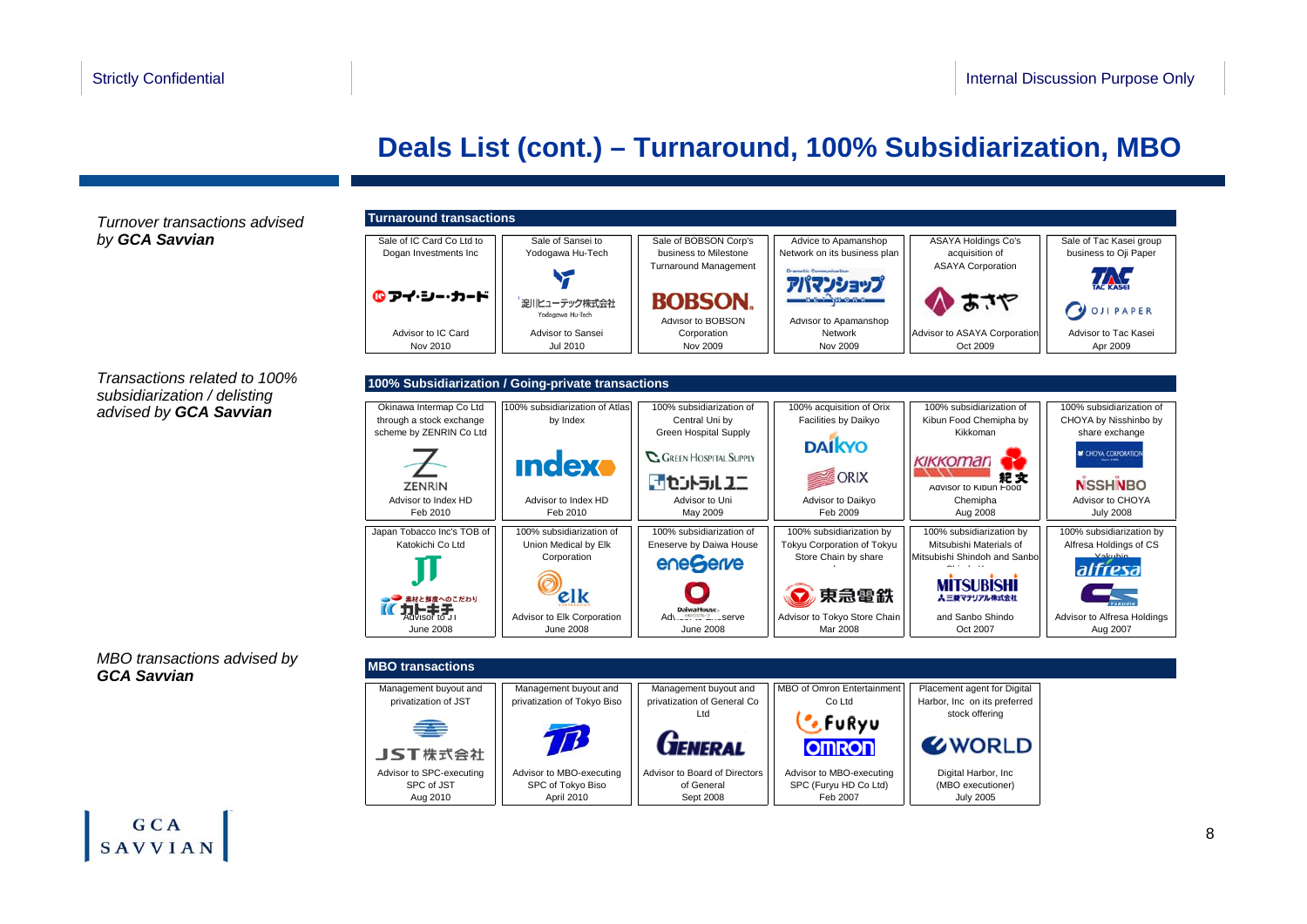### **Deals List (cont.) – TOB and Group Reorganization**

*TOB transactions advised by GCA Savvian*



*Business consolidations advised by GCA Savvian*

| <b>Business consolidation</b>                                                           |                                                                                       |                                                                        |                                                                               |                                                                                           |                                                                                   |
|-----------------------------------------------------------------------------------------|---------------------------------------------------------------------------------------|------------------------------------------------------------------------|-------------------------------------------------------------------------------|-------------------------------------------------------------------------------------------|-----------------------------------------------------------------------------------|
| Index Holdings' absorption-type<br>merger of Index and Atlas                            | Merger by Crescendo Investment<br>Corporation and Japan Single-<br>residence REIT Inc | Merger by Fuji Electric E&C,<br>Furukawa E&C and Fuji Denki<br>Sosetsu | Merger between Shinagawa<br>Refractories and JFE Refractories                 | Business integration btw the car<br>sheet businesses of Teijin Fiber<br>and Suminoe Fiber | Merger between Shinko Securities<br>and Mizuho Securities                         |
| <b>Indexo</b>                                                                           | $U_{\text{CRESCENDO}}$<br>Japan Single-residence                                      | FC.<br><b>Bound to</b><br><i>Innovate</i>                              | JFE                                                                           | TEIJIN<br><b>S住江織物</b>                                                                    | 米 新光証券<br><b>MIZUHO</b>                                                           |
| Advisor to Index Holdings<br>Aug 2010                                                   | Advisor to Crescendo Investment<br>June 2010                                          | Advisor to Furukawa E&C<br>May 2009                                    | Advisor to JFE<br>Mar 2009                                                    | Advisor to Teijin Fiber<br>Mar 2009                                                       | Advisor to Shinko Securities<br>Mar 2009                                          |
| Merger by Jet Securities and Orix<br>Securities                                         | Management consolidation by joint<br>share transfer between                           | Business consolidation between<br>Orix and IRI                         | Merger between Hankyu<br>Holdings, Inc and Hanshin<br>Electric Railway Co Ltd | Merger between Takara Co Ltd<br>and Tomy Co Ltd                                           | Business consolidation of Sankyo<br>and Daiichi Pharmaceuticals                   |
| <b>STEARTH AND READ PROPERTY</b><br>ジェット証券<br><b>ORIX</b><br><b>Jet Securities Inc.</b> | TECMO<br>коеі                                                                         | RI                                                                     | Hankvu                                                                        | www.takaratovs.co.<br>Dream Concrey                                                       | <b>SANKYO</b><br><b>ANCHI PHARMACEUTICAL CO.LTD</b><br>$\boldsymbol{\mathcal{D}}$ |
| Advisor to Jet Securities<br>Jan 2009                                                   | Advisor to Tecmo<br>Nov 2008                                                          | Advisor to Orix Corp<br>Nov 2007                                       | Advisor to Hankyu Holdings<br>Jun 2006                                        | Advisor to Takara Co Ltd<br>May 2005                                                      | Advisor to Sankyo Co<br>Feb 2005                                                  |

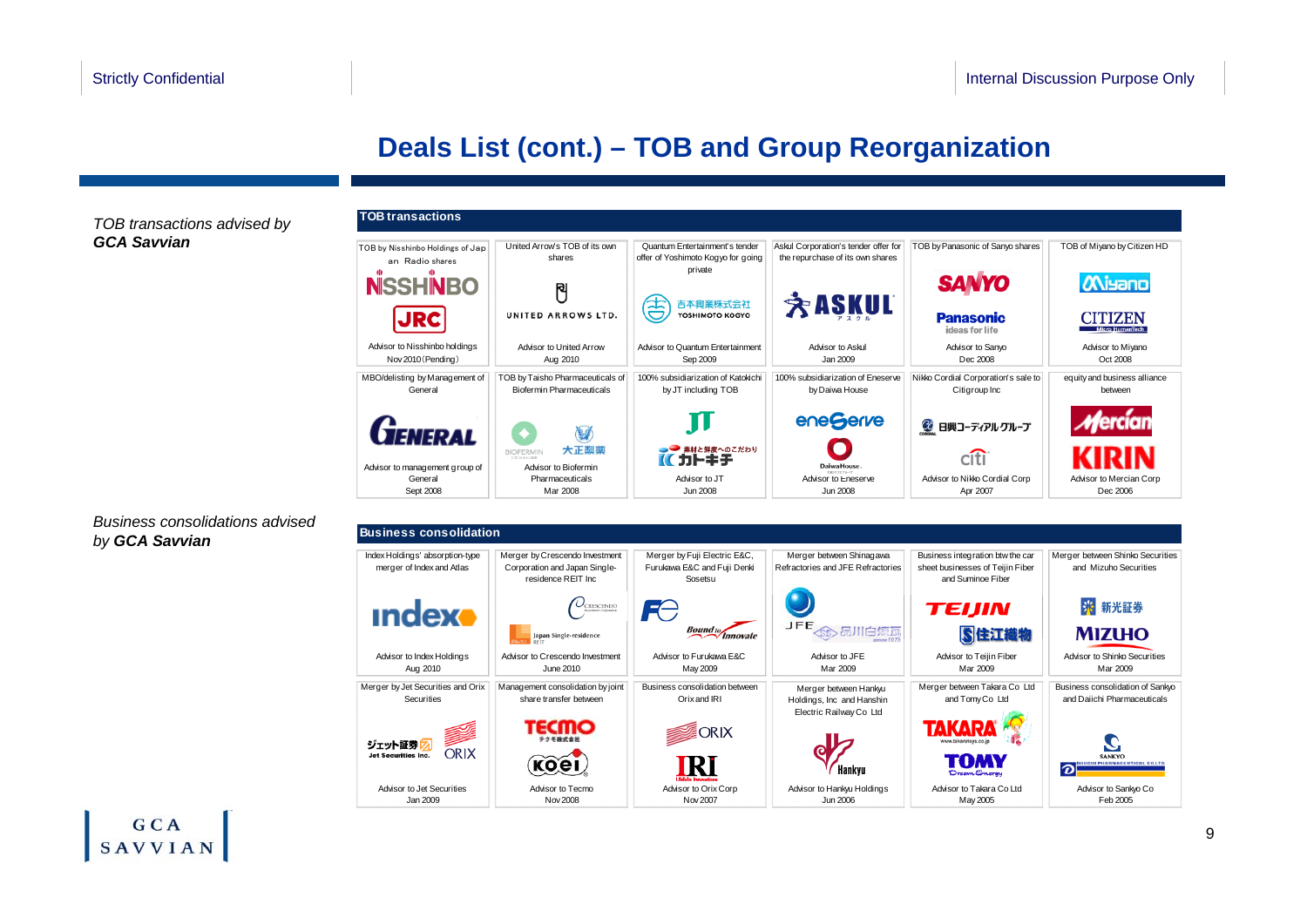### **Deals List (cont.) – Other notable transactions**

*Other notable transactions advised by GCA Savvian*

| <b>Other notable transactions</b>                                                      |                                                                                                                          |                                                                                                  |                                                                     |                                                                                            |                                                                               |
|----------------------------------------------------------------------------------------|--------------------------------------------------------------------------------------------------------------------------|--------------------------------------------------------------------------------------------------|---------------------------------------------------------------------|--------------------------------------------------------------------------------------------|-------------------------------------------------------------------------------|
| Sale of QB Net by Orix to<br>Jafco<br><b>DUAFCO</b>                                    | Business consolidation of<br>Fujitsu and Toshiba's mobile<br>phone divisions<br><b>TOSHIBA</b><br>Leading Innovation >>> | Sale by Mitsubishi UFJ Nicos<br>of its unsecured card loans<br>quarantee business to Acom<br>アコム | Sale of Cedyna's subsidiary<br>business Blockline to Ewel<br>Cedyna | Acquisition by Iwai Securities<br>of Cosmo Securities<br>岩井証券                              | East Japan Railway's<br>acquisition of KINOKUNIYA                             |
| <b>DRIX</b><br><b>Advisor to Orix</b>                                                  | ITSU<br>Advisor to Toshiba                                                                                               | О<br><b>● 三菱UFJニコス</b><br>Advisor to Mitsubishi UFJ<br><b>Nicos</b>                              | Ewel<br>Advisor to Cedyna                                           | Ø コスモ証券<br><b>Advisor to Iwai Securities</b>                                               | KINOKUNIYA<br>Advisors to Itochu Corp                                         |
| Dec 2010                                                                               | <b>July 2010</b>                                                                                                         | Aug 2010                                                                                         | June 2010                                                           | Apr 2010                                                                                   | Mar 2010                                                                      |
| Sale of Nikkyo Create shares<br>by Hitachi to Nissin<br><b>Healthcare Food Service</b> | Quantum Entertainment's<br>tender offer of Yoshimoto<br>Kogyo for going private                                          | Absorption-type split by<br>Cedyna of Ohtori Corp's<br><b>Business</b>                           | Acquisition by Itochu Corp's of<br>LEILIAN                          | Sale of Communication device<br>business form FUJITSU to<br><b>TAIYO YUDEN</b>             | Absorption-type split by Fuji<br>Electric Systems of TDK<br>Lambda's Business |
| Δ<br>`HI.                                                                              | 吉本興業株式会社                                                                                                                 | Cedyna                                                                                           |                                                                     |                                                                                            | e-Front runners                                                               |
| 日清医療食品株式会社                                                                             | YOSHIMOTO KOGYO                                                                                                          | <b>Conference Only Only Only Only 10</b>                                                         | Leilian                                                             | <b>TAIYO YUDEN</b>                                                                         | TDK·Lambda                                                                    |
| Advisors to HITACHI                                                                    | Advisor to Quantum<br>Entertainment                                                                                      | Advisors to Cedyna<br><b>Financial Corp</b>                                                      | Advisors to Itochu Corp                                             | Advisor to FUJITSU                                                                         | Systems                                                                       |
| Mar 2010                                                                               | Sep 2009                                                                                                                 | Dec 2009                                                                                         | Dec 2009                                                            | Apr 2009                                                                                   | Oct 2009                                                                      |
| <b>HEIWA Real Estate's</b><br>acquisition of CANAL                                     | Sale of BMB 100% shares by<br><b>USEN to XING</b>                                                                        | Third party allotment by NTT<br>Docomo to Primeworks                                             | JV establishment by Sharp<br>and Pioneer in the Laser disc          | Partial business sale of<br>mobile phone sales division                                    | Itochu Corp's 26 45%<br>acquisition of Marco shares                           |
| <b>INVESTMENT</b><br>平和不動産株式会社                                                         | <b>USEN</b>                                                                                                              | döcomo                                                                                           | business<br>SHARP                                                   | by Panasonic Telecom to ITX                                                                |                                                                               |
| ANAL<br><b>INVESTMENT</b>                                                              | XING                                                                                                                     | <b>PRIMEWORKS</b>                                                                                | Pioneer                                                             | <b>ITX Corporation</b>                                                                     | 77HR.                                                                         |
| Advisor to HEIWA Real Estate<br>Sep 2009                                               | Advisor to USEN<br>Jan 2010                                                                                              | Advisor to NTT Docomo<br><b>July 2009</b>                                                        | Advisor to Sharp<br>June 2009                                       | Advisor to Panasonic Telecom<br>June 2009                                                  | Advisors to Itochu Corp<br>May 2009                                           |
| Sale of Bookoff shares by Ant<br>DBJ to Kodansha, Shueisha,<br>Shogakukan, Maruzen     | Acquisition by Itochu Corp of<br>Japan Eco System                                                                        | Acquisition by Elmic Wescom<br>of Zuken's SoC business<br><b>Elmic Wescom</b>                    | Acquisition of Chugoku Bank<br>by Tsuyama Security shares           | Lilycolor Co Ltd's capital /<br>business alliance with Toyota<br><b>Tsusho Corporation</b> | Sale of owner shares in a<br>private tutoring business                        |
| BOOK OFF<br>講談社<br>隼英社<br><b>MMARUZEN</b><br>小学館                                       | 77 A BR                                                                                                                  | ZUKEN.                                                                                           | <b>CHUGOKU BANK</b>                                                 | ΠİΠ<br>פתעע<br>豊田通商株式会社                                                                    | (4)佐鳴予備校<br>Advisor to Mishima Shingaku                                       |
| Advisor to Ant DBJ<br>May 2009                                                         | Advisors to Itochu Corp<br>April 2009                                                                                    | Advisor to Elmic Wescom<br>April 2009                                                            | Advisor to Chugoku Bank<br>March2009                                | Advisor to Lilycolor<br>Mar 2009                                                           | Seminar<br>Feb 2009                                                           |
| Absorption-type split by MUFJ<br>Nicos of DC cash-one                                  | Sale by Nippon Sheet Glass<br>of Genic to Optex                                                                          | Hitachi Mobile's sale of its<br>mobile equipment sales                                           | Elmic Wescom's acquisition of<br>Zuken shares                       | Sale by Sharp of partial<br>shares of Sharp Finance to                                     | Acquisition of Apollo Medical<br>HD's subsidiary by Alfresa HD                |
| (2) 三菱UFJニコス株式会社<br>ッシュワン<br>Advisor to Mitsubishi UFJ                                 | <b>GROUP</b>                                                                                                             | division to ITC Networks<br>@ 株式会社 日立モバイル<br>etworks                                             | ZUKEN.<br>Elmic Wescom                                              | Fuyo Lease<br><b>SHARP</b>                                                                 |                                                                               |
| <b>Nicos</b>                                                                           | Advisor to Nippon Sheet<br>Glass                                                                                         | Advisor to Hitachi Mobile                                                                        | Advisor to Zuken                                                    | Advisor to Sharp                                                                           | Advisor to Alfresa HD                                                         |
| Jan 2009                                                                               | Aug 2008                                                                                                                 | <b>Jul 2008</b>                                                                                  | <b>Jun 2008</b>                                                     | Apr 2008                                                                                   | Mar 2008                                                                      |

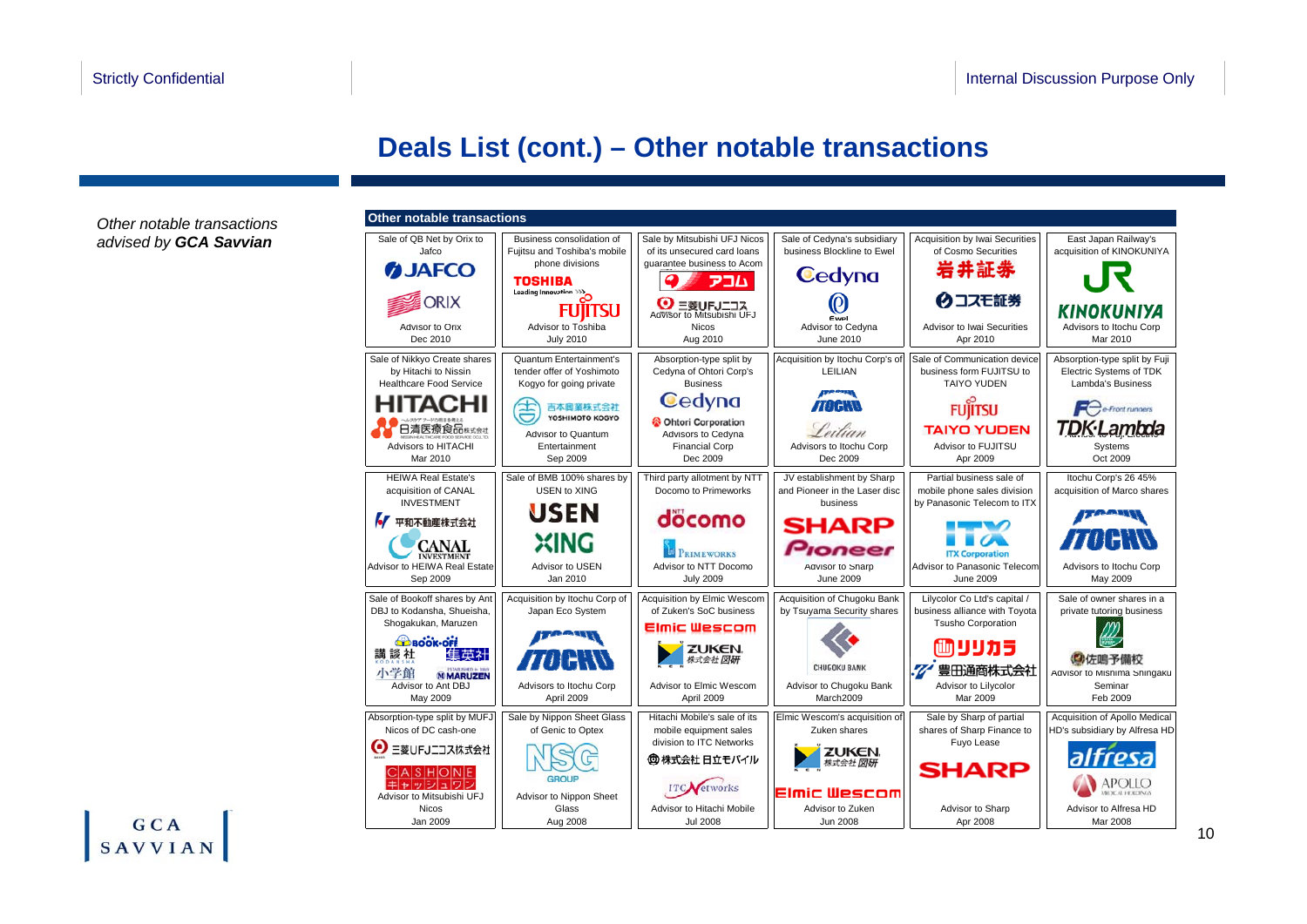### **Scope of Service**

**Value**

*GCA Savvian not only provides advice on M&A execution but also strategy-building to enhance shareholder value, formulating the best M&A strategy as well as post-merger integration.*

*We also take a flexible approach in meeting the needs of each client and provide individual piecemeal advice as well as the full-range advice from beginning to end.*

GCA SAVVIAN



•Cross-selling

•

 Consolidation of back office functions and other business bases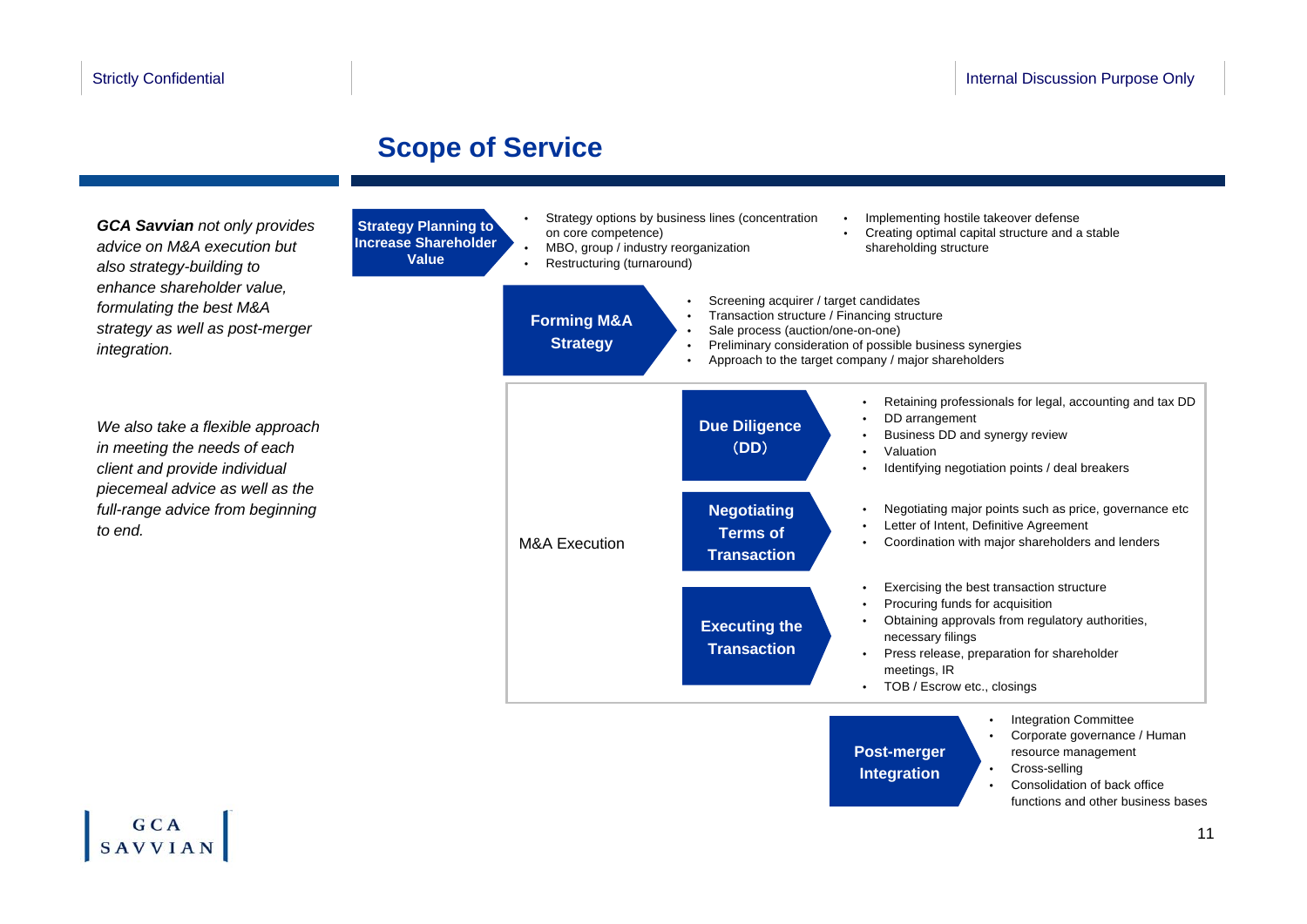### **Example of Service**

*of services to support the needs of the client from strategybuilding to enhance shareholder value, formulating the best M&A strategy as well as post-merger integration.*

*The following lists some concrete examples of the advisory services we provide.*

*We provide customized advice and support to suit the clients' needs taking into account individual situations, stage of transaction, environmental changes and other factors.*

#### **GCA Savvian** *provides a variety* Forming strategy to Increase Shareholder Value

- $\checkmark$  Non-core business analysis, valuation, strategy options and simulations, support in forming plans of execution
- $\checkmark$  Forming the business plan / turnaround plan for negotiating with financial **institutions**
- $\checkmark$  Valuation based on business plan, analysis on price gap to market share price, support in implementing hostile takeover defense strategies
- $\checkmark$  Examining the possibility of MBO and its financial simulation

#### Forming M&A Strategy

- $\checkmark$  Identifying and approaching buyer, target company, friendly shareholders
- $\checkmark$  Quantifying business synergies based on public information
- $\checkmark$  Examining transaction structure and acquisition financing
- $\checkmark$  Simulation of post-acquisition financial impact
- $\checkmark$  Building bidding strategy and counterproposals
- $\checkmark$  Preparation for seller auction

#### Due Diligence (DD)

- $\checkmark$  Introduction to qualified lawyers, accountants and other specialist
- $\checkmark$  Accounting and Tax due diligence by Due Diligence Corporation
- $\checkmark$  Coordinating with the other party and its FA
- $\checkmark$  Setting adequate scope and period of DD
- $\checkmark$  Identifying points of negotiation and deal breakers based on DD results
- $\checkmark$ Reflecting results of DD on valuation

#### Negotiating Terms of Transaction **Property** Executing the Transaction Post-merger Integration

- $\checkmark$  Streamlining points of negotiation / forming negotiation strategy
- $\checkmark$  Negotiation support / act as advisor to negotiation
- $\checkmark$  Valuation (DCF etc) and advice on pricing
- $\checkmark$  Assisting preparation of Letter of Intent and Definitive Agreement with legal council
- $\checkmark$  Supporting explanations to the Board of Directors and Special Committees
- $\checkmark$  Submitting a fairness opinion letter to the Board of Directors

#### Executing the Transaction

- $\checkmark$  Optimization of transaction structure from a legal, accounting and tax perspective
- $\checkmark$  Advice on acquisition financing
- $\checkmark$  Mezzanine financing such as subordinate bonds, preferred stock etc., from Mezzanine Corporation
- $\checkmark$  Support in obtaining approvals etc., from regulatory agencies and making necessary filings (including US SEC filings)
- $\checkmark$  Press releases, preparation for shareholder meetings, IR
- $\checkmark$  Support for closing procedures

- $\checkmark$  Support in organizing and operating the management integration committee
- $\checkmark$  Drafting new company name, top management and executive members
- $\checkmark$  Support in quantifying business synergies
- $\checkmark$  Introduction of turnaround specialists
- $\checkmark$  Advice on post closing accounting and tax issues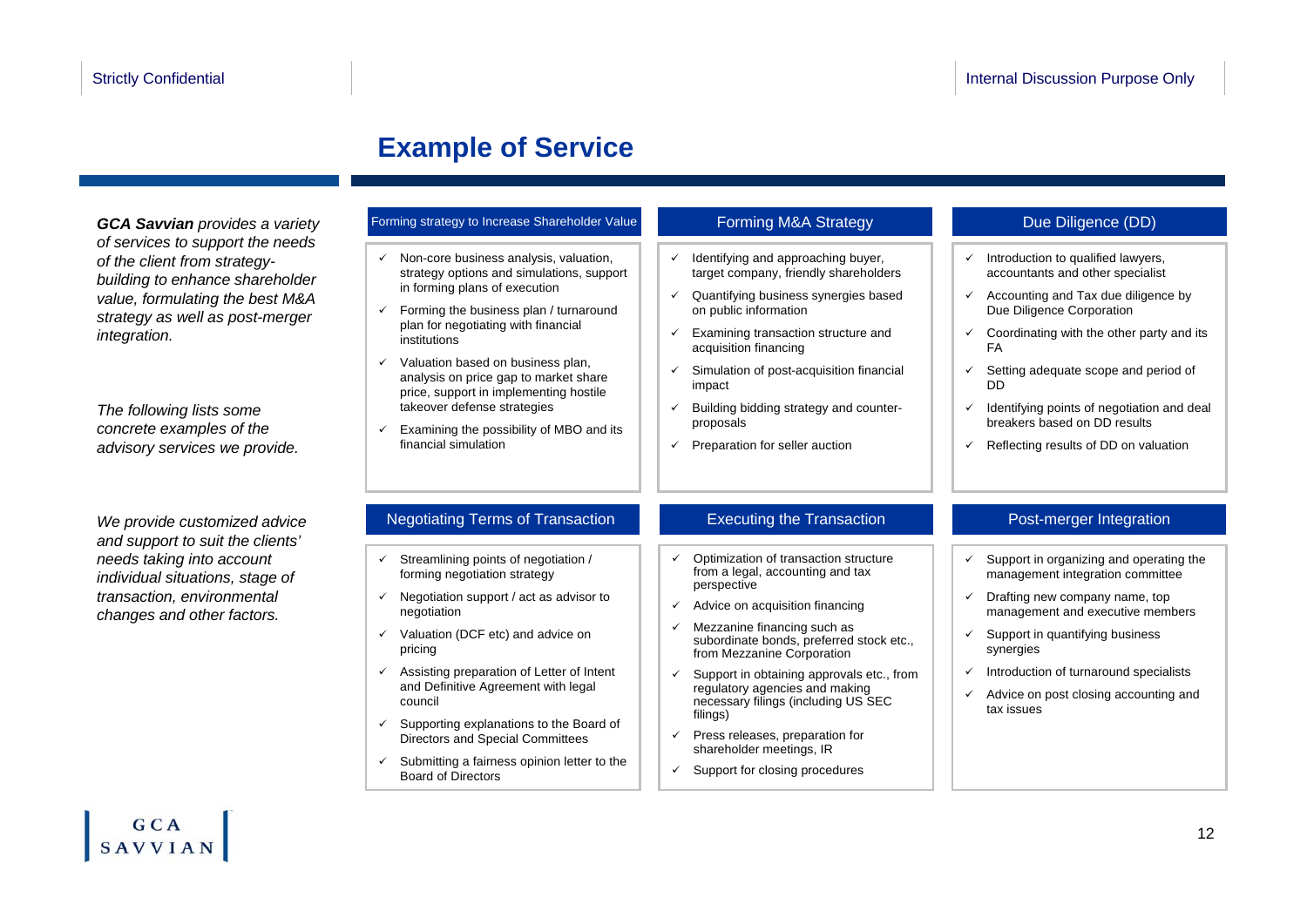**II. India Practice** - **Alliance with Kotak Investment Banking**

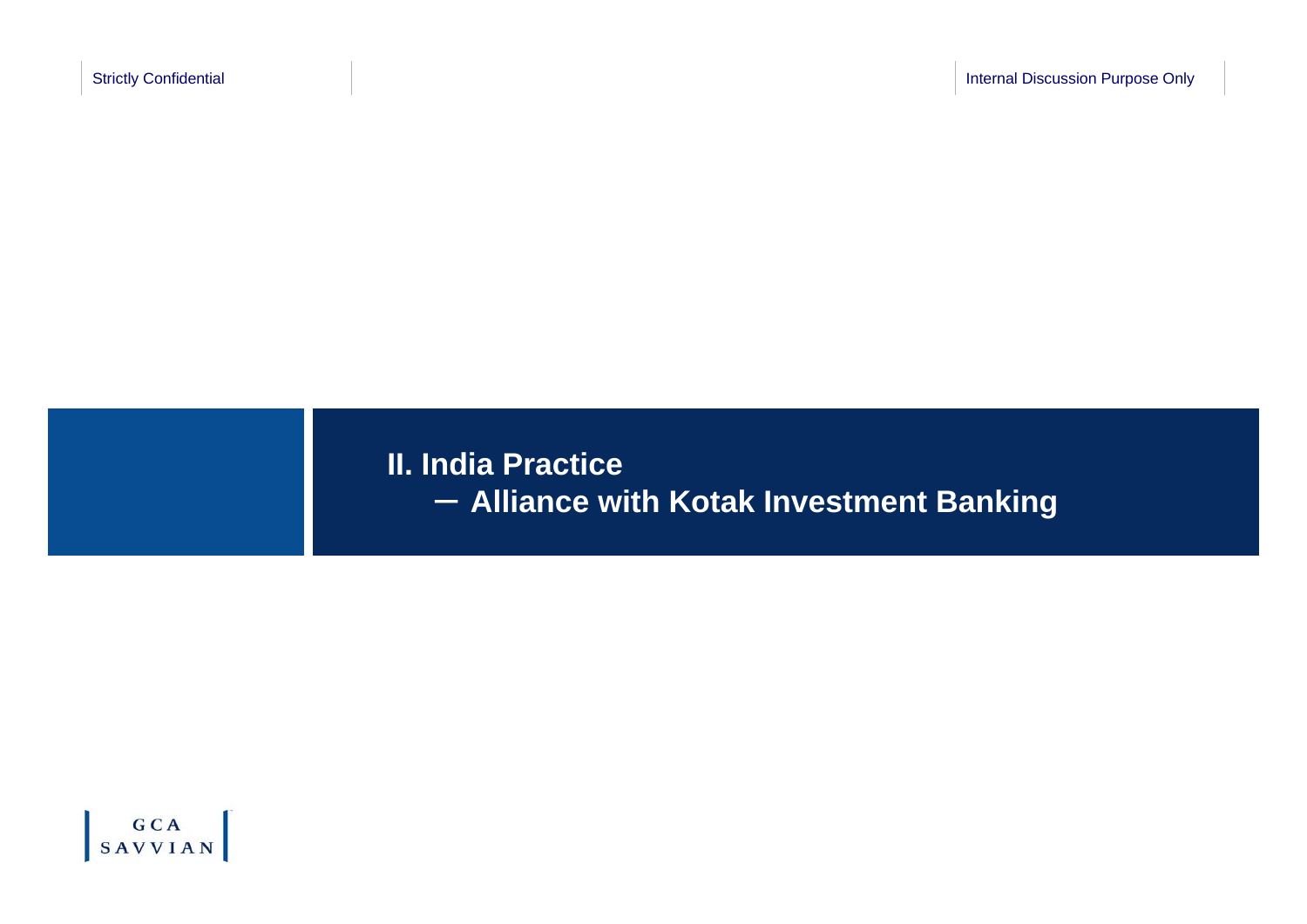# kotak

## **Our Strategic Alliance Partner**

Kotak Investment Banking

#### *Strategic Alliance with Kotak Investment Banking*

*To realize our corporate policy of "Trusted Advisor For Client's Best Interest", we felt it important to collaborate with specialists with extensive crossborder experience and local knowledge.*

*On February 2009, GCA Savvian entered into a strategic alliance with Kotak Investment Banking, a leading investment bank trusted by the Indian business community and a partner who shares in our corporate beliefs.*

*The alliance with Kotak has allowed us to provide a broad range of advice and information regarding India-related deals and advice on entering the Indian market.*

### $GCA$ **SAVVIAN**

- Established in 1985, the Kotak Mahindra Group is a leading Indian financial institution with total assets of USD 9.5 billion and market capitalization of USD 2 billion. It provides comprehensive financial services including investment banking, securities, commercial banking, insurance etc. Employees total approx 22,000.
- The Group has 803 offices in India and a distinct overseas network with offices in North America, the Gulf Region and Asia.
- $\blacksquare$  Kotak Investment Banking is the investment banking firm established within the Group in 1991. It separated from the Group in 1995 as Kotak Mahindra Capital Company (commonly known as Kotak Investment Banking). Professionals totals approx. 90.

#### **Major Transactions**

- Advice regarding entry into India to ■ major global blue-chip companies such **WAL\*MART** as Walmart, CRH, Lafarge, Ebay, S&P etc.
- Matsushita Electrical Works (currently Panasonic)'s acquisition of Anchor Electrical Private Ltd, an Indian electronic material manufacturer.
- . Acquisition of Satyam by Tech Mahindra, the merger of Reliance Industries and Reliance Petroleum Ltd..
- (Source: Corporate disclosure material, Bloomberg) (\*) as of March end 2010 (\*\*)CY 2007 - CY 2009

#### **Corporate Profile (\*) M&A Advisory Ranking in India (\*\*)**



#### **Major Awards**

#### *4 Awards in 2010 by FinanceAsia & Asiamoney*

 Financial Asia Magazine : Awarded Best Domestic Investment Bank 5 years running from 2006 to 2010, and Best Equity House for 2008 and 2010.

■

■

HOR

- Asiamoney Magazine : Awarded Best Domestic Equity House 3 years running from 2008 to 2010.
- $\blacksquare$  IFR Asia Magazine : Awarded Best Equity House in 2008.
- $\blacksquare$  Global Finance Magazine : Awarded Best Investment Bank 3 years running from 2008 to 2010.

### **FinanceAsia**





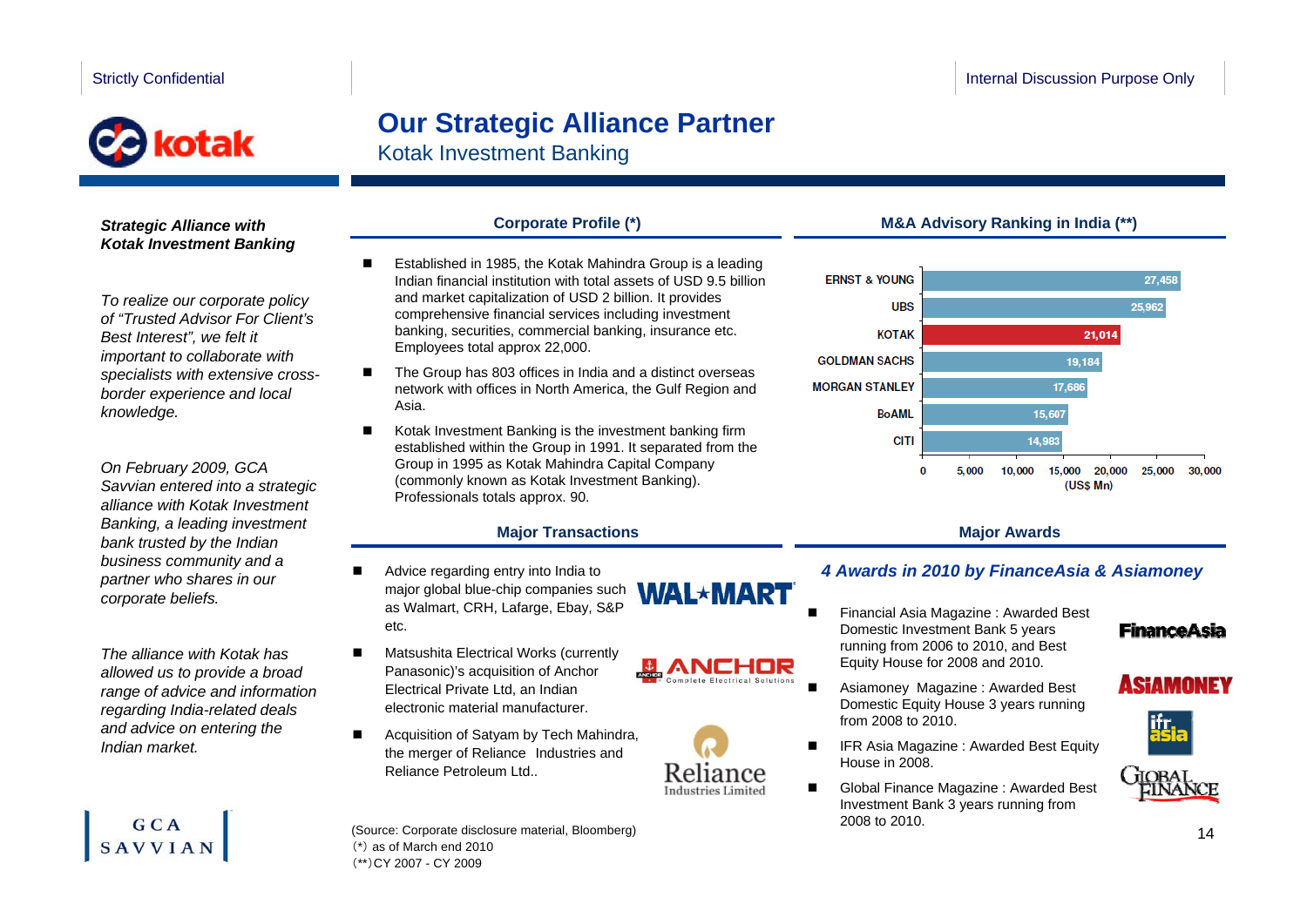### **Directors' Profile**

#### *Representative Director*

*Aki Watanabe*

Mr. Watanabe, a founding Partner of GCA, and the founder of Global Corporate Advisory, GCA's predecessor company, has over 25 years of experience in providing M&A advisory services both in Japan and overseas. He has advised on over 1,000 transactions in his career. With over 12 years advising clients in the U.S. and 13 years advising clients in Japan, Mr. Watanabe has a solid understanding of M&A practices in both cultures and is able to effectively identify, structure and negotiate transactions for the best interest of the client. Mr. Watanabe is well-known for his unique and creative structuring capabilities that go well beyond what is typically expected from an investment banker and are based on his extensive experience and strong knowledge. He is a Japanese CPA, an extremely desirable quality for an investment banker in Japan.



Prior to founding Global Corporate Advisory in 2002, Mr. Watanabe spent 20 years with KPMG, primarily focusing on M&A advisory and M&A transaction related services for Japanese as well as US companies. He joined the New York office of KPMG in 1982 and became Partner in the Corporate Finance Group in 1990. After 12 years in New York, he returned to KPMG in Japan and continued to focus on M&A advisory, expanding experience in both domestic and cross-border deals. Mr. Watanabe began his career at Heiwa Auditing Corporation.

Recent notable transaction advisory roles include: representing Ricoh in its acquisition of a 51% interest in InfoPrint Solutions Company and representing Nikko Cordial Corporation on the tender offer for over 50% of its common stock by Citigroup Japan Investments LLC. Additional significant transactions include: Matsushita Electric's acquisition and subsequent sale of MCA, the merger of Sankyo and Daiichi Pharmaceutical, the restructuring of Matsushita Investment & Development, the listing of EPCOS on the NYSE, a joint venture of Matsushita Electric Component and Siemens AG, the sale of Silicon Systems to Texas Instruments, the acquisition of Headway by TDK, the merger between Green Cross and Yoshitomi Pharmaceutical, the merger between Nihon Paper and Daishowa Paper Mfg., and the acquisition of Torii Pharmaceutical by Japan Tobacco.

Mr. Watanabe is a visiting professor at the MBA program at Kobe University as well as at the postgraduate law school of Hitotsubashi University. He is a frequent speaker on industry panels related to M&A topics including cross-border transactions, MBOs and takeover defense strategies. Mr. Watanabe is a graduate of Chuo University, where he majored in Commerce and Accounting.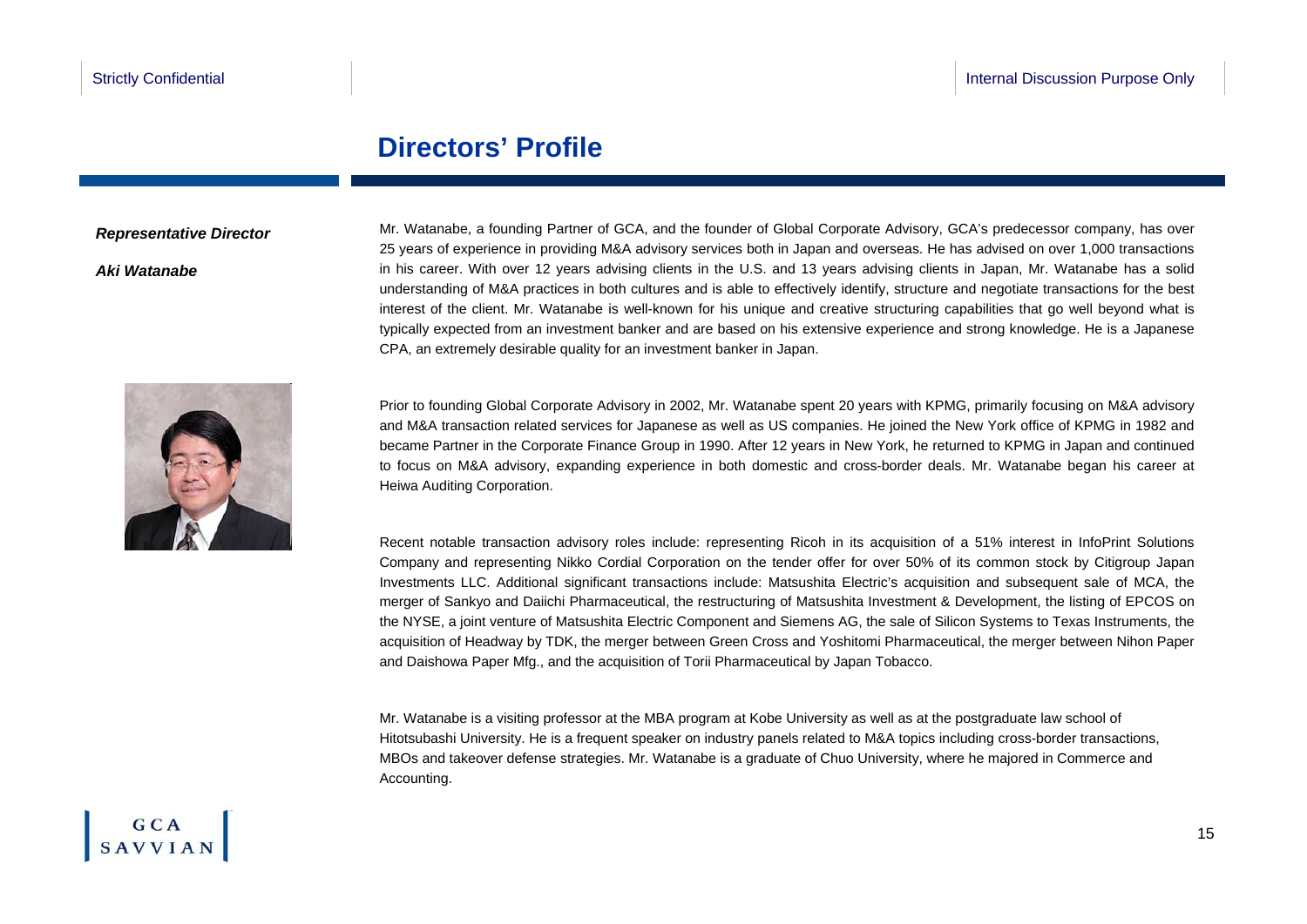### **India Practice**

| 2008                                                                                                     | 2009                                                                                                | 2010                                        | 2011                                                                       |
|----------------------------------------------------------------------------------------------------------|-----------------------------------------------------------------------------------------------------|---------------------------------------------|----------------------------------------------------------------------------|
| $\langle$ Jun $\rangle$                                                                                  | $feb>$                                                                                              | <jan></jan>                                 | <jan></jan>                                                                |
| Joint seminar held by<br><b>Kotak and GCA Savvian</b><br>regarding business<br>expansion in India (Tokyo | Signed strategic business<br>alliance regarding M&A<br>transactions between<br>India and Japan with | <b>Established Mumbai</b><br>liaison office | Announced 1 <sup>st</sup><br><b>Transaction between India</b><br>and Japan |
| and Osaka)                                                                                               | Kotak                                                                                               | $<$ Mar $>$<br>Joint seminar held by        | $feb>$                                                                     |
|                                                                                                          | <sep></sep>                                                                                         | Kotak and GCA Savvian<br>regarding business | <b>Announced Establishment</b><br>of WoS in India                          |
|                                                                                                          | Transferred personnel to<br><b>Mumbai</b>                                                           | expansion in India (Tokyo)                  |                                                                            |
|                                                                                                          |                                                                                                     | <sep></sep>                                 |                                                                            |
|                                                                                                          |                                                                                                     | Joint seminar held by                       |                                                                            |

Kotak and GCA Savvian regarding TOB regulations

in India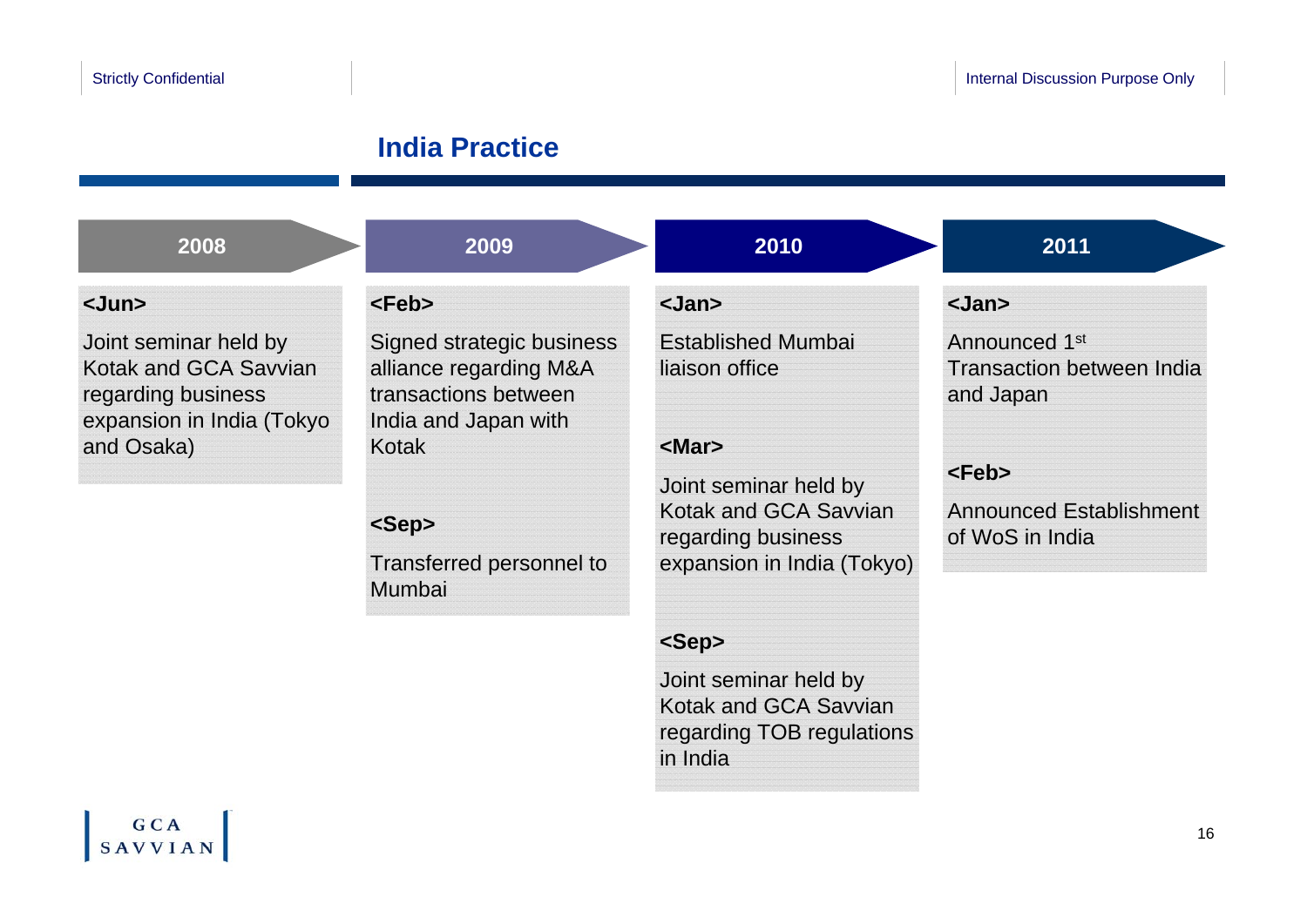$GCA$ **SAVVIAN** 

## dentsu

### **Case Study | Buy out of 3 India JVs by Dentsu**

#### **Transaction Overview**

- – Dentsu Inc. (TSE 4324, Head Office: Tokyo; Capital: 58,967.1 million yen; hereinafter "Dentsu"), one of the largest advertisement agency companies in the world announced that it has purchased 26% equity stakes held by Mogae Consultants Pvt. Ltd. (President: Sandeep Goyal; Office: Mumbai, India; hereinafter "Mogae") in Dentsu Communications Pvt. Ltd. (DCPL), Dentsu Marcom Pvt. Ltd. (DMPL) and Dentsu Creative Impact Pvt. Ltd. (DCIPL), three full-service advertising agencies established as joint ventures between Dentsu and Mogae.
- – It was 2003 Dentsu and Mogae established these JVs in India to develop advertisement agency business, and Dentsu decided to make those JVs into Wholly-owned subsidiary to enhance its infrastructure to provide the best integrated solutions to its clients, as Dentsu recognize India as one of the most important market in the world (India's advertising market is expected to grow 13% in 2010 and 13–15% in 2011–2013, year on year. The total projected market size of US\$7,548 million in 2013 will make India one of the world's leading advertising markets).
- Sandeep Goyal, the incumbent Chairman of the Dentsu India Group, will resign his position. He will also resign from the boards of the three advertising agencies. Mr. Goyal will, however, continue to support the Dentsu India Group as its Founder Chairman.

#### **Transaction Summary**



#### **GCA Savvian / Kotak Role**

- GCA Savvian (GCA) and Kotak Investment Banking (KIB) acted as exclusive financial advisor to Dentsu Inc jointly
- GCA and KIB assisted Dentsu Inc in identify the structure and negotiating on the terms of transactions
- GCA and KIB provided seamless service to conduct the transactions smoothly and quickly

17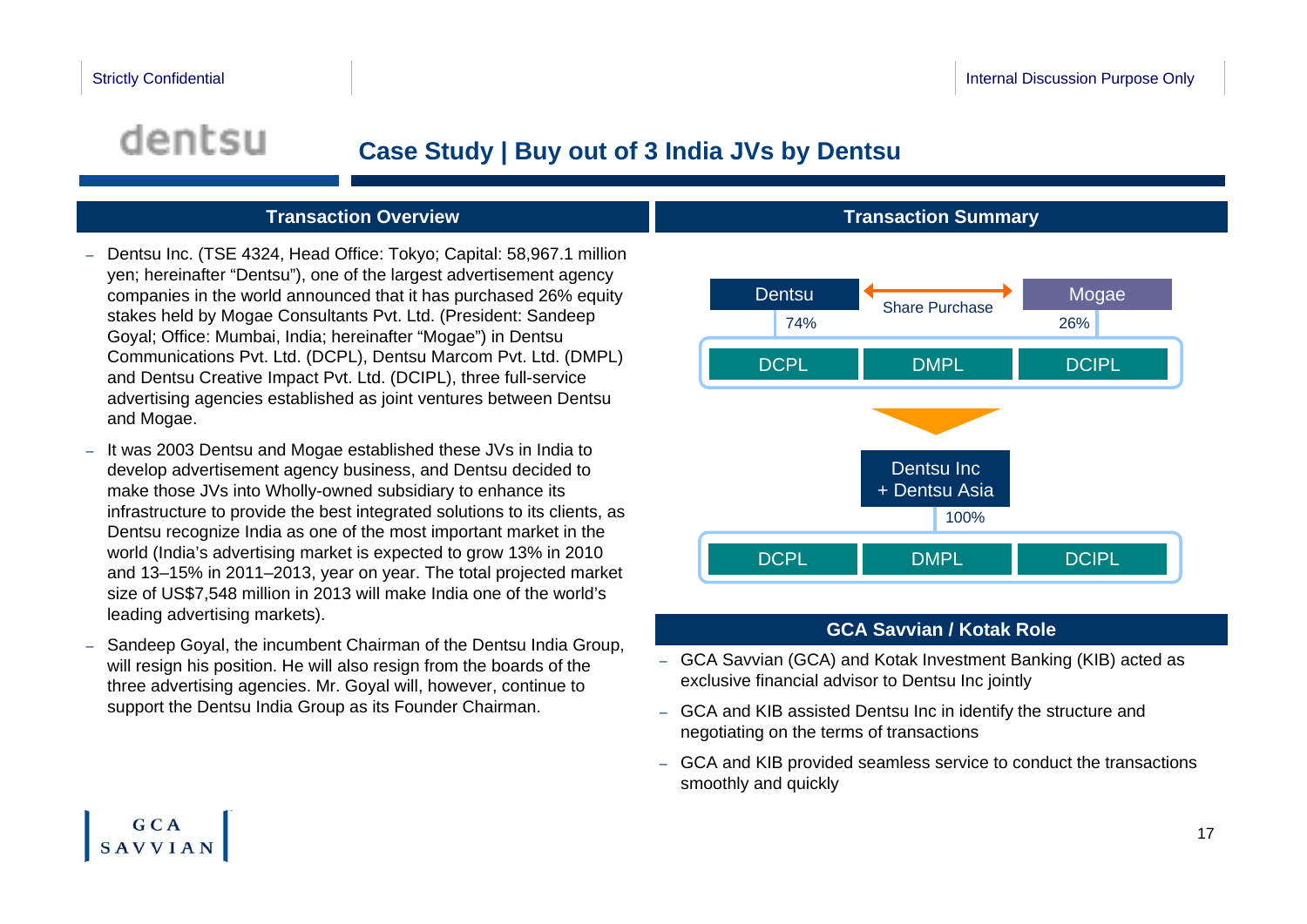### **M&A Opportunities between India and Japan**

#### **M&A Opportunities**

Establishment of Joint Venture (India Entry Strategy) Joint Venture Buyout (Increase stake in Joint Venture, etc) Acquisition of India Company (minority stake / Majority stake) Acquisition of Japanese Company (Japan Entry Strategy)